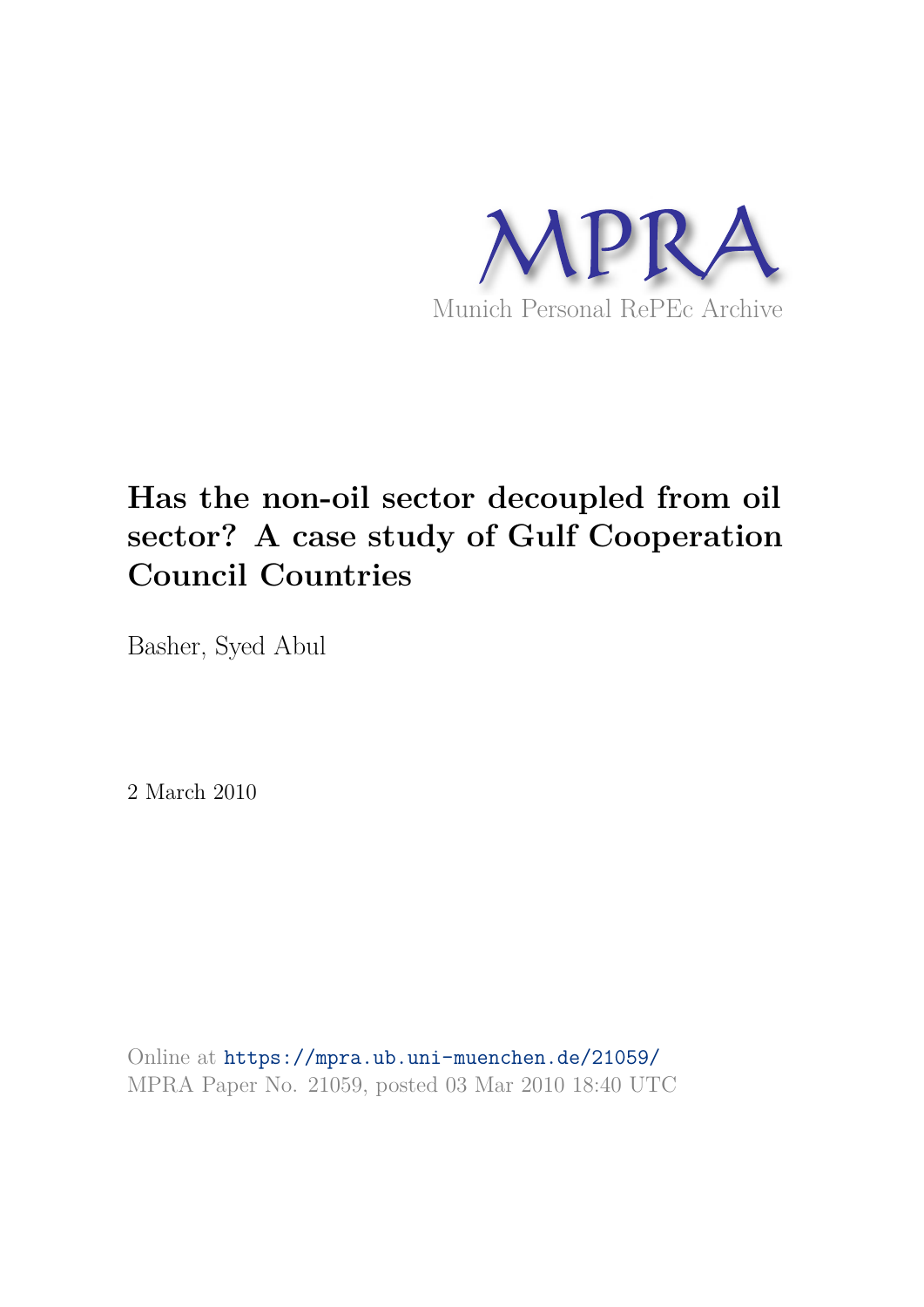# Has the Non-oil Sector Decoupled from Oil Sector? A Case Study of Gulf Cooperation Council Countries<sup>∗</sup>

Syed Abul Basher†

March 2, 2010

#### Abstract

As oil and gas are exhaustible resources, the need for economic diversification has gained momentum in the Gulf Cooperation Council (GCC) countries immediately after the end of the first oil boom in 1973-74. Economic diversification, in the context of GCC countries, implies development of the non-oil sector and reduction of the proportion of government revenue and export proceeds from the oil and gas sector. Applying newly developed measures of business cycle synchronicity between oil and non-oil sectors in three GCC economies (Kuwait, Qatar and Saudi Arabia), we show both the degree of diversification achieved so far and the direction of diversification in terms of individual non-oil sectors. Overall, Kuwait and Saudi Arabia appear to be moderately ahead than Qatar in reducing their dependence on oil. Nevertheless, by developing large production capacities of natural gas, Qatar has recently reduced its dependence on oil in favor of natural gas. A quantitative assessment of the determinants of business cycle synchronization is also provided.

JEL Classification: E32, E62, H30; Q32.

Keywords: Business cycle; Synchronization; Oil price; Fiscal policy; GCC countries.

<sup>∗</sup> I am grateful to Elsayed Mousa Elsamadisy for many helpful discussions and suggestions. I am also thankful to Rosmy Jean Louis and Sébastien Wälti for their very useful comments on earlier drafts of the paper. All errors are my own. The views expressed here are those of the authors and do not reflect the official view of the Qatar Central Bank.

<sup>†</sup>Department of Research and Monetary Policy, Qatar Central Bank, P.O. Box 1234, Doha, Qatar. Tel.:  $+(974)$  4456490; Fax:  $+(974)$  4416771. bashers@qcb.gov.qa.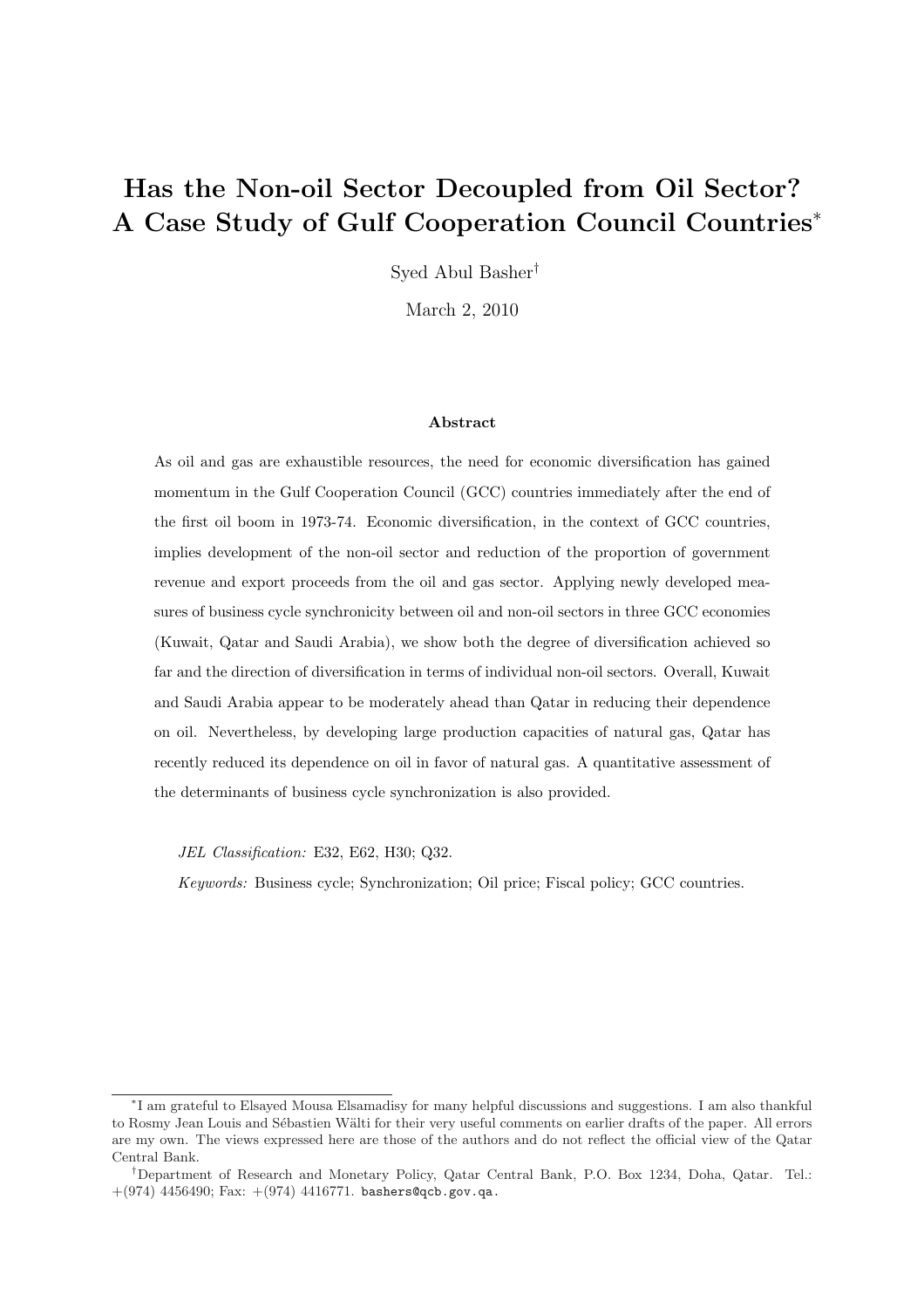#### 1 Introduction

The symptoms of a typical oil-dependent economy are well known. High volatility and unpredictability of oil prices can significantly impact major components of national income accounting. Output, investment, government spending and exports all move in tandem with the oil price, thereby making the economy highly vulnerable to oil price volatility. The six countries of the Gulf Cooperation Council (GCC) – Bahrain, Kuwait, Oman, Qatar, Saudi Arabia and United Arab Emirates (UAE) – are a typical case of such symptoms of an oil-dependent economy. Between 1970 and 1980 when oil prices rose sharply over an extended period, the GCC economies recorded impressive growth. However, once oil prices collapsed during most part of late 1980s and in 1990s, the overall GCC economies suffered terribly.<sup>1</sup> As oil prices started to increase gradually at the beginning of this decade, the GCC economic story changed once again. Strong positive real growth, fiscal and current account surpluses (along with higher inflation) became the economic stigma of the GCC states.<sup>2</sup> See Table 1 for some stylized facts about the GCC economies.

|              | Government revenues |      | Exports |      | GDP  |      |
|--------------|---------------------|------|---------|------|------|------|
|              | 1980                | 2007 | 1980    | 2007 | 1980 | 2007 |
| Bahrain      | 77.0                | 80.0 | 33.6    | 79.2 | 28.0 | 24.6 |
| Kuwait       | 82.0                | 93.1 | 90.0    | 94.4 | 59.7 | 53.2 |
| Oman         | 86.0                | 76.4 | 92.4    | 75.8 | 59.3 | 45.1 |
| Qatar        | 94.0                | 60.0 | 95.0    | 80.8 | 64.0 | 56.4 |
| Saudi Arabia | 91.2                | 82.5 | 99.9    | 88.0 | 65.8 | 50.9 |
| UAE          | 96.0                | 77.0 | 94.0    | 38.5 | 57.0 | 11.1 |

Table 1: The role of oil in GCC countries' government revenues, exports and GDP: 1980 and 2007 (percent)

Source: ESCWA (2001); national authorities. UAE figures are preliminary.

Indeed, such volatility in economic activity such as government spending is costly for the overall economy, and efforts to smooth-out economic swings became a dominant policy agenda of the GCC economies.<sup>3</sup> Since oil and gas are exhaustible resources, the incentive to smoothout economic cycles by means of economic diversification began soon after the first oil boom  $(1973-74).$ <sup>4</sup> Economic diversification, in the context of the GCC economies, simply means the

<sup>&</sup>lt;sup>1</sup>See ESCWA (2001) for an accounting of economic performance of GCC economies from 1970-1999.

<sup>&</sup>lt;sup>2</sup>See Sturm et al. (2008) for an overview of recent economic performance in GCC countries.

<sup>3</sup>See Barnett and Ossowski (2002) and the references therein for an assessment on the macroeconomic costs of fiscal volatility in oil-producing countries.

<sup>4</sup>See ESCWA (2001), Fasano and Iqbal (2003), Malaeb (2006) and Sturm et al. (2008) on economic diversification in the GCC countries.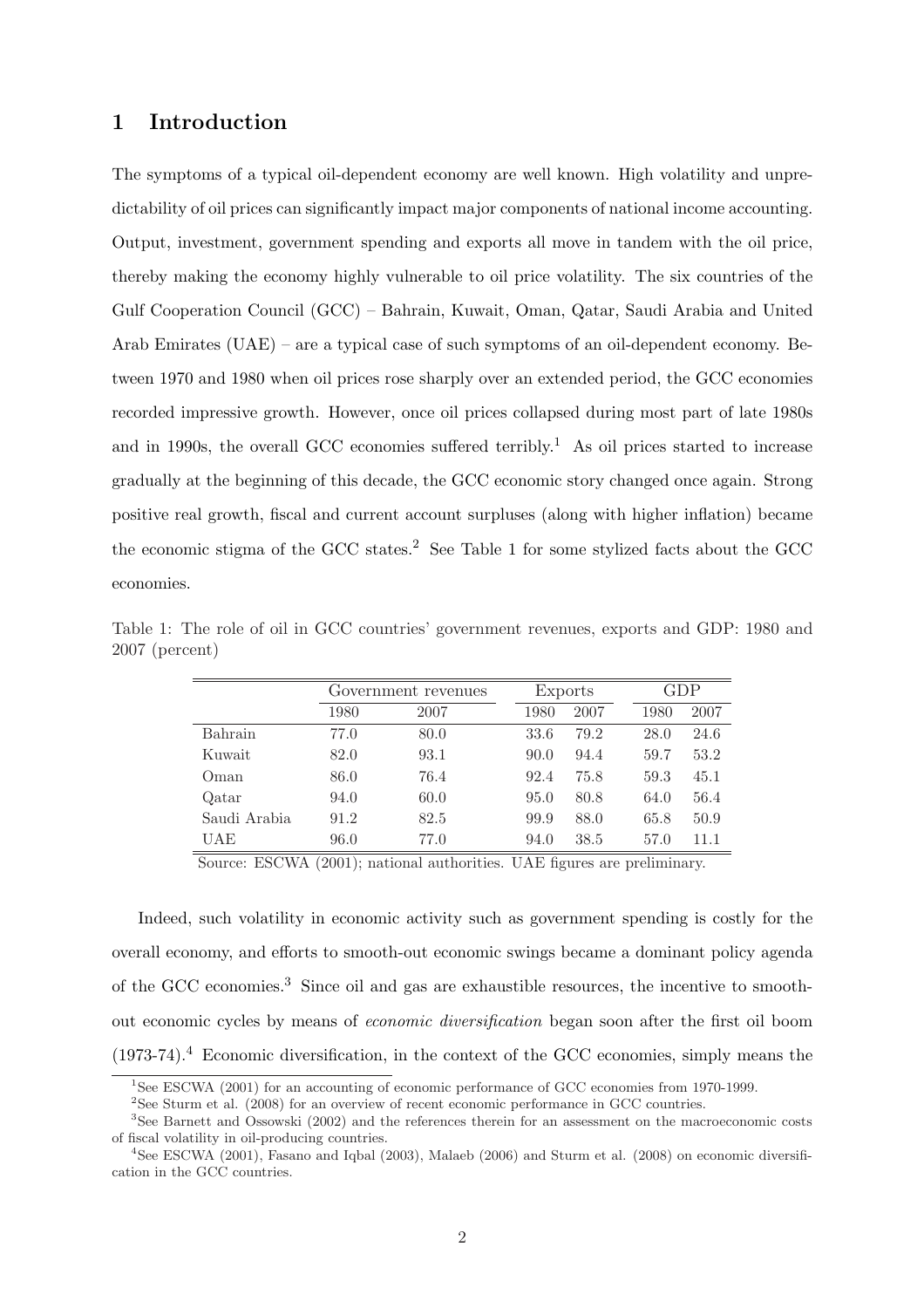development of the non-oil sectors and the reduction of the proportion of government revenue and export proceeds from oil and gas sector. As the oil and gas sector offers limited employment opportunities given that it is very capital intensive, the need for diversification is especially pressing in GCC countries due to their high population growth and a rising a pool of young unemployed workers.<sup>5</sup> Until recently, public sector has been absorbing a large part of unemployed nationals in every GCC states. For instance, in Kuwait over 90% of nationals are employed in the public sector. However, there is a limit to job creation in the public sector, let alone its sustainability. Therefore, the development of the non-oil sector was considered vital not only for easing labor market pressure but also for reducing the exposure of economic development to volatile international oil market (Sturm et al., 2008).<sup>6</sup>

The objective of this paper is to empirically analyze the degree of diversification achieved so far among the six Gulf countries. The question of economic diversification in the context of GCC countries, that is the decoupling of non-oil sector from the oil sector,<sup>7</sup> is tantamount of asking the question whether emerging markets have decoupled from the advance economies.<sup>8</sup> That is, one can utilize the cross-country approach that is used to analyze global business cycles convergence or divergence to answer a local question: "has the non-oil sector decoupled from the oil sector in an oil-dependent economy?" Taking GCC countries as a case study, in this paper we provide a quantitative answer to the above question.<sup>9</sup> In this paper, the degree of decoupling is used as an indicator of economic diversification achieved in the GCC countries. In doing so, we have analyzed the degree of business cycle synchronicity between the oil sector and the non-oil sectors in the GCC economies. Defining business cycles as output gaps, we measure cycle synchronicity using the recently proposed nonparametric method of Mink, Jacobs and de Haan (2007).

Several interesting results emerge from the analysis. Overall, the non-oil sectors in Kuwait and Saudi Arabia appears to be moderately ahead than Qatar in reducing their dependency

<sup>&</sup>lt;sup>5</sup>Almost one third of the overall GCC population is below the age of 15. Save for Kuwait and Qatar, unemployment among nationals is comparatively high in Bahrain (17 percent), Oman (16 percent) and Saudi Arabia (14 percent). In the UAE, unemployment among university graduates is as high as 60 percent! See, among others, Shochat (2008) for a recent account on the labor market condition in GCC countries.

 ${}^{6}$ Nevertheless, the pressure to diversify varied across GCC countries in line with the differences in energy reserves. Bahrain has advanced itself as the most diversified economy in GCC as oil and gas reserves (at current production levels) are projected to run out during the next two decades. See Sturm and Siegfried (2005) for an analysis of projected depletion of hydrocarbon reserves in GCC countries.

 $7$ Unless stated otherwise, by oil sector we imply the hydrocarbon (oil and gas) sector. In this paper, we use "oil and gas" and "oil" interchangeably.

<sup>8</sup>Some recent studies analyzing the decoupling between advanced and emerging countries are Mink et al.  $(2007)$ , Kose et al.  $(2008)$  and Wälti  $(2009)$ .

<sup>9</sup>Due to data limitation, only Kuwait, Qatar and Saudi Arabia are considered in the analysis.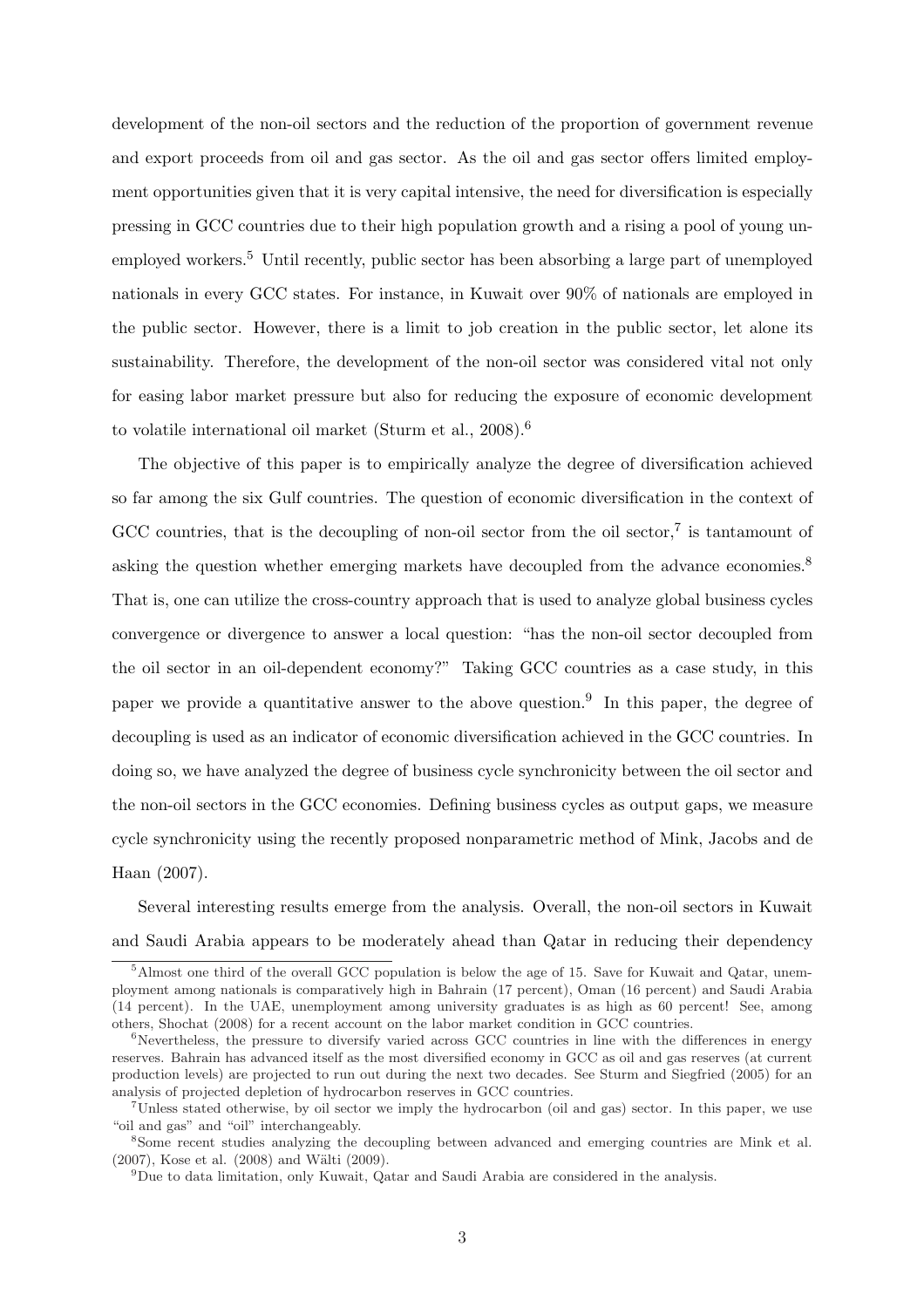on oil sectors. However, aggressive and large expansion of Qatar's natural gas production has helped the country to reduce its dependence on oil in support of natural gas, which in turn partially shield the economy from unfavorable fluctuations in international oil prices. At the sectoral level, while Qatar's manufacturing sector shows some meaningful decoupling from the oil sector, the rest of non-oil sectors remain heavily dependent on oil cycle. In Saudi Arabia the financial service sector stands as least dependent on oil, while its manufacturing sector continues to depend on oil. By comparison, investment income from Kuwait's large foreign assets has helped the country to avoid slowdown in key non-oil sectors during times of weaker oil prices. Finally, fiscal stance variable and oil price significantly explain the business cycle synchronization between oil and non-oil sectors in Saudi Arabia, whereas results are less supportive for Kuwait and Qatar.

The rest of the paper is organized as follows. Section 2 discusses the determinants of business cycle synchronization in the context of GCC countries. Section 3 describes the estimation methodology and data. Section 4 presents the main empirical results. A quantitative assessment of the determinants of business cycle synchronization is offered in Section 5. Section 6 concludes the paper.

## 2 Determinants of Business Cycle Synchronization

Unlike cross-country studies, where external shocks such as trade and financial integration play a large role in business cycle synchronization across countries, the within-country determinants of business cycle synchronization are quite the opposite. In this section, we review some possible channels through which shocks can transmit from oil to non-oil sectors in typical oil dependent economies.

#### 2.1 Government Spending

Public spending is the lifeblood of non-oil sector in the GCC countries. Although GCC economies are heavily dominated by oil and gas, there is no direct link between the oil and non-oil sectors. As oil and gas industries are primarily publicly owned<sup>10</sup> and revenues from their extraction accrue to the government, the non-oil sector receives its share of oil revenue mainly through fiscal budgets. Thus, upon receiving the oil revenue, government has a choice

<sup>&</sup>lt;sup>10</sup>The gross share of the government oil company in crude oil production in 2006 was estimated at 100 $\%$  in Qatar, 97% in Saudi Arabia and 90% in Kuwait (Sturm et al., 2008).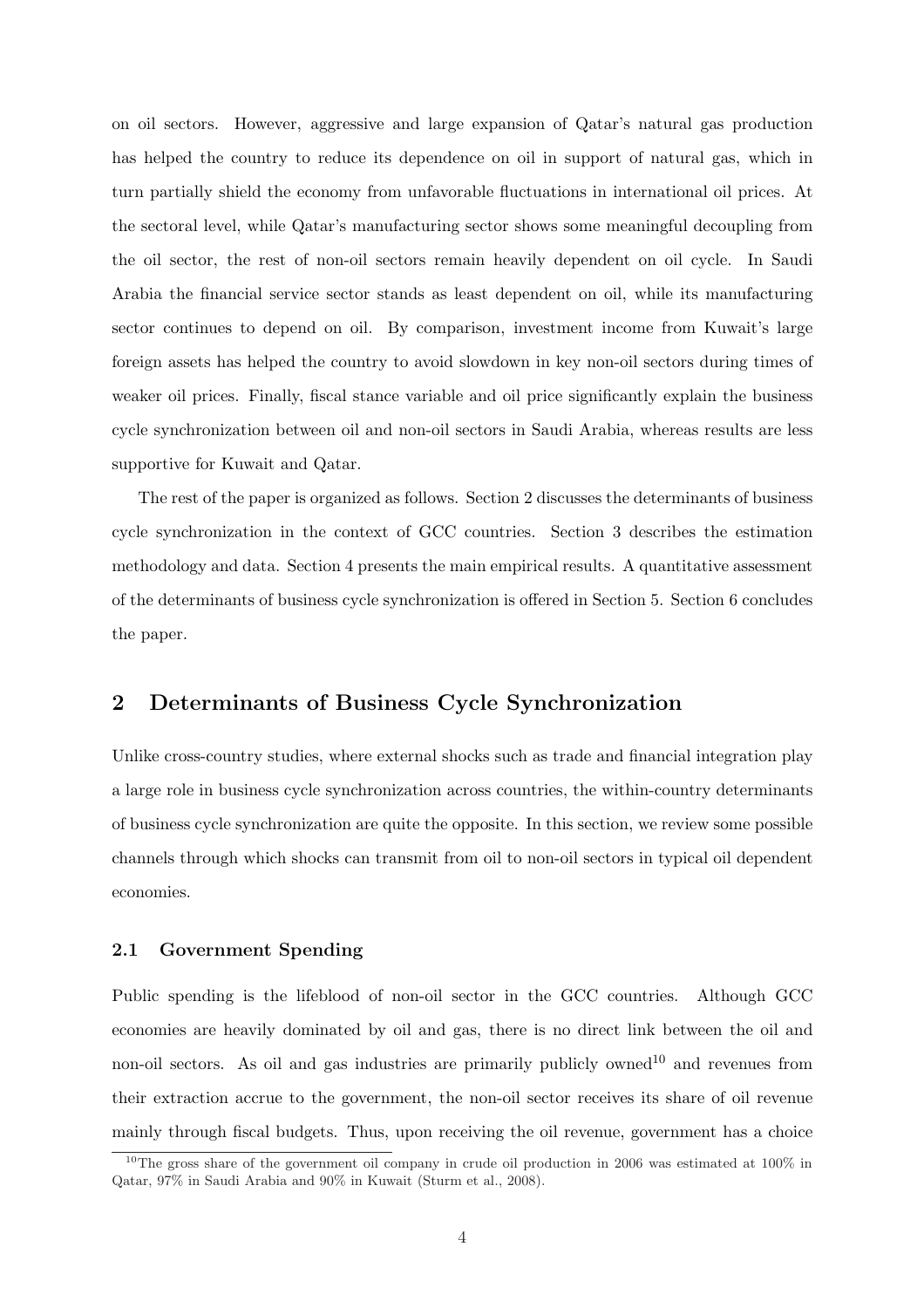between saving the oil revenue in order to accumulate financial assets and/or invest in domestic physical assets (in the form of capital expenditure). History shows that GCC authorities have fulfilled both purposes. Like other oil exporting countries, GCC authorities have set up oil stabilization and savings funds, often referred to as the sovereign wealth funds  $(SWFs)$ ,<sup>11</sup> with the aim of, apart from investment return motive, making fiscal policy less volatile and less procyclical by de-linking public spending from oil revenues. On the other hand, investment in physical and social infrastructure (e.g., education, health) is generally regarded as being conducive to diversifying the economy away from hydrocarbons, developing the non-oil sector and also creating a basis for generating tax revenues (Sturm et al., 2009).

In the (almost) absence of taxation, oil revenue serves as the pivotal element of fiscal policy in GCC countries. However, given the volatility and unpredictability of oil prices,  $12$  public authorities' in GCC countries have very little control over the level of oil revenues. The volatility of oil prices, and hence government revenues, tends to contribute to a procyclical pattern of government expenditure, and to abrupt changes in government spending, which in turn affect the growth prospects of the non-oil sector. Historically, procyclicality has been a feature of fiscal policy in much of the oil-exporting countries. Studying the fiscal policies in 19 oil-exporting countries over the period 1965-2005, Sturm et al. (2009) find support of procyclical conduct of fiscal policy, including a more pronounced response during 1985-2005 sub-period.

There is little disagreement among economists that, as a rule, fiscal policy should not be procyclical. However, in the context of GCC countries, procyclical fiscal policies are sometimes warranted for several reasons. First, there is a distribution-related concern in which citizens and private businesses may think that it is fair to benefit from windfall oil revenue in the form of higher public spending. Indeed, there is a spending pressure on government during good times that may lead to higher subsidies, more public sector employment, higher public wages etc., while local businesses benefit from lucrative government contracts.<sup>13</sup> Since this kind of implicit social contract between nationals and government ensured that everybody gained from the newly acquired fortunes, higher public spending receive broad popular support.<sup>14</sup>

 $11$ Kuwait's fund, perhaps the oldest in the world, created in 1953, while the Abu Dhabi's fund, created in 1976, is believed to be the largest in the world (Beck and Fidora, 2008).

 $12$ According to Cashin, Liang and McDermott (1999), there is a one-in-three change of a monthly oil price change greater than 8 percent. The average annual oil price change during 1970-2005 was 27 percent.

<sup>13</sup>For example, in Kuwait over 90% of nationals are employed in the public sector. A recent distribution related expenditure in GCC countries is the widespread public sector wage increase, which in part was granted in response to rising inflation. See Sturm et al. (2008) on recent wage developments in GCC countries.

 $14$ Even if there is limited public pressure for higher spending, the incentives for fiscal prudence are low since budgetary competition increases in good times, spending grows more than proportionally relative to the increase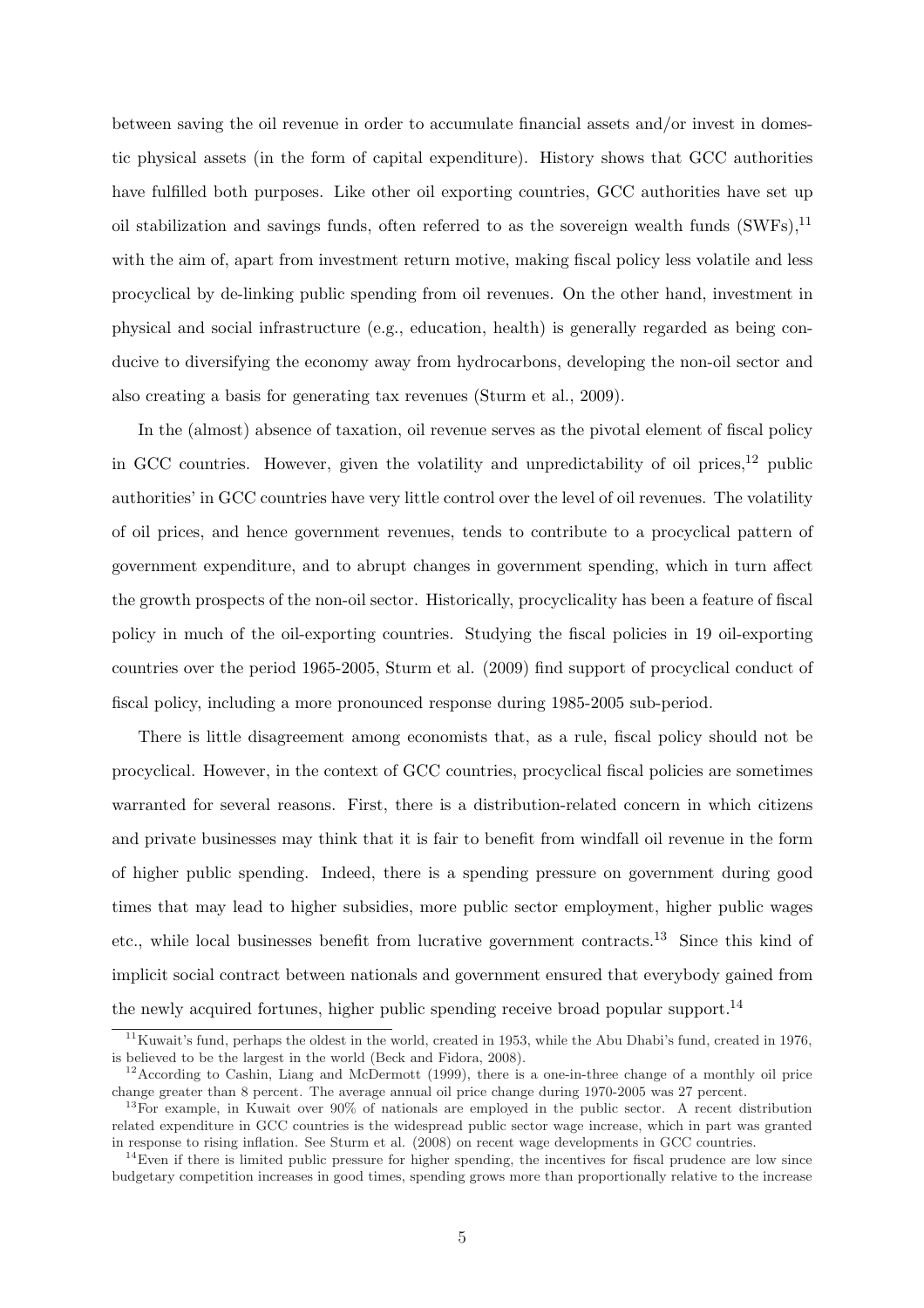Second, demand for higher public spending may also arise due to development-related spending needs such as spending on infrastructure, education and health. Unlike, distribution-driven expenditure, these areas are generally considered vital to economic development, private investment, and in particular, economic diversification. Indeed, part of oil proceeds has been used to modernize infrastructure and improve social indicators. During 1980-2000, the six GCC states had increased literacy rates by 20 percentage points to over 80%, added almost 10 years of average life expectancy to about 74 years and created a world-class infrastructure by spending a total of \$2 trillion.<sup>15</sup> While such efforts should be given their dues, in practice it might be difficult to disentangle these expenditures from primary distribution-related considerations.<sup>16</sup>

Third, limited borrowing access to international financial markets during economic downturns provides another important explanation as to why discretionary policy is not countercyclical during recessions. After the collapse of oil price in early 1980s, the level of Saudi Arabia's public deficit was second only to that of the United States. As a result, Saudi Arabia was forced to postpone its March 1986 budget for the fiscal year 1986-87 (Ramazani, pp. 103-04, 1988). Similar financial retrenchment was also evident in other GCC countries. Kuwait's 1986- 87 budget projected a real deficit, first time in its modern history, although Kuwait's substantial reserves were believed to be sufficient to absorb the deficit quite easily. Whereas lacking the cushioning effects of financial reserves, Qatar underwent a persistent fiscal deficits over 1986- 1999 period (barring 1990). Although a deeper examination of the causes of budget deficits in GCC countries is an interesting topic for further research, but nevertheless we dare to speculate that restricted borrowing ability in bad times may have been a factor behind fiscal consolidation in downturns.

Another explanation of procyclicality stems from the presumption that it is often difficult for policymakers to accurately gauge the stage of the cycle (Balassone and Kumar, 2007). Proper assessment of the output gap and the economy's momentum can be problematic due to the difficulties in estimating the underlying or potential growth of the economy. Moreover, there may be substantial lags in the availability of data. Therefore, even if the government has the means to engage in countercyclical policy in the sense of delineating, ex ante, the turning points in the non-oil sector, it may ends up not doing so because of an unreliable assessment of the

in revenue (Lane and Tornell, 1999).

 $15$ Fasano and Iqbal (2003) and David (2009).

 $16$ For example, as argued by Sturm et al. (2009), calls for higher salaries for teachers may be well justified to increase the quality of education, but it also includes a distribution component. Likewise, political pressures may lead to stimulative infrastructure development regardless of the economic environment.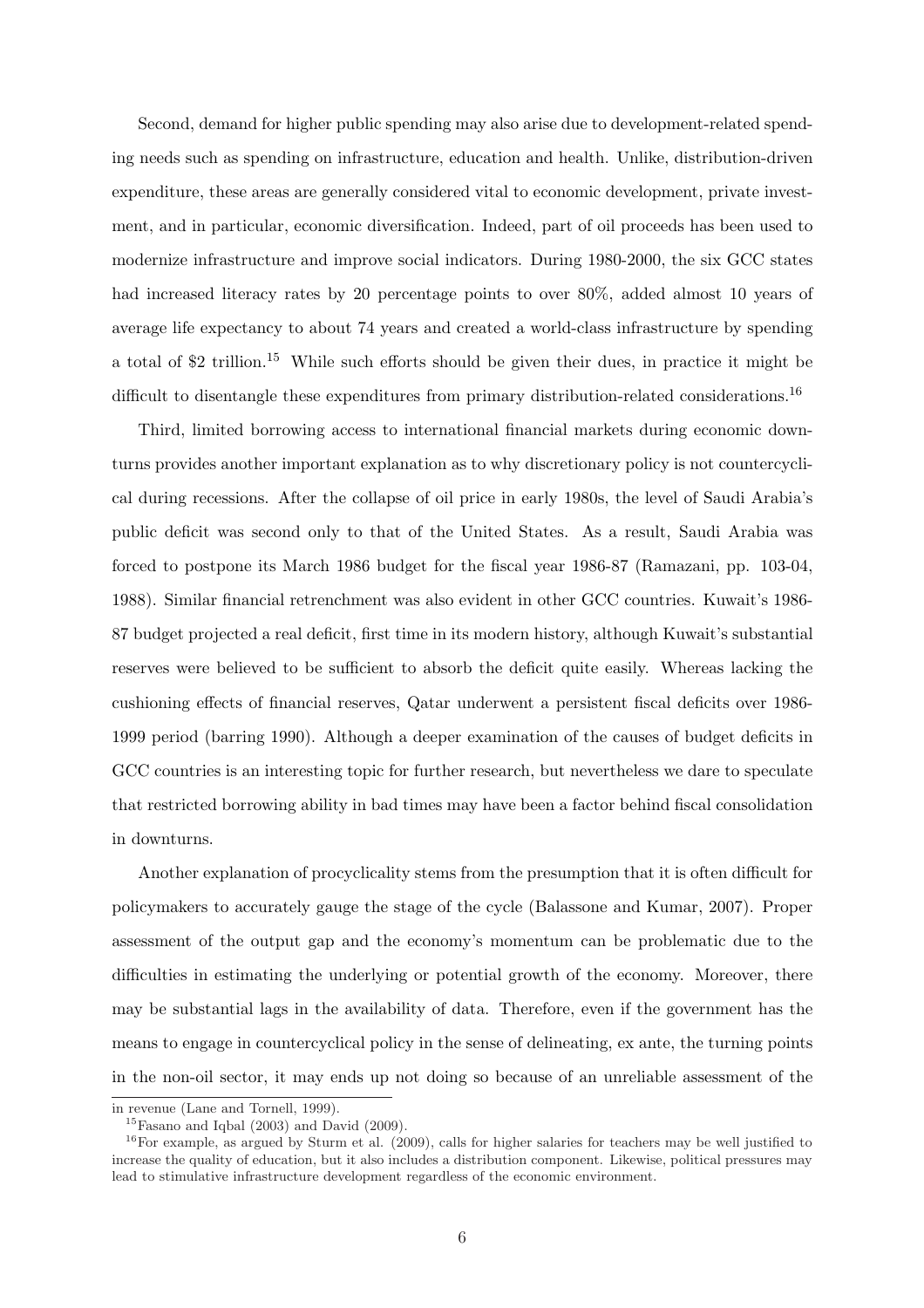economic cycle. Finally, pressure for increased public spending may stem from international community in the context of the debate on global imbalances. For example, the IMF explicitly acknowledges GCC's fiscal role in removing the bottlenecks in global economic activities. According to Dominique Strauss-Kahn, IMF's Managing Director: "The GCC countries are playing an important stabilizing role in the global oil and financial markets. Large investment projects aim to expand oil production and refining capacity, and strong import growth supports the international efforts to reduce global imbalances."<sup>17</sup>

In sum, due to the strong fiscal dominance in GCC countries, fiscal policy tends to be the main channel for propagating external shocks associated with oil price fluctuations into the non-oil economy. In Section 5, we empirically examine the role of fiscal stance in explaining the cycle synchronization between oil and non-oil sectors.

#### 2.2 Oil Prices

Generally speaking, changes in oil prices may not have any independent impact on the nonoil sector. Oil revenue is unlikely to influence non-oil output growth unless it is channeled through government's fiscal instruments. Indeed, in a panel regression of 10 oil-producing countries, Husain et al. (2008) find that oil prices do not independently influence the underlying non-oil output. Nevertheless, as argued above, rising oil prices may put political pressure on government's fiscal stance in that the public (or interest groups) may demand their share of windfall revenues in the form of higher public spending. In addition, (favorable) change in oil price can operate via expectations and the overall business sentiment in the non-oil sector. Thus, the impact of oil price on non-oil economic cycle may emerge from its effect on fiscal policy. To allow for this possibility, we therefore use an interaction term between oil price and government spending when analyzing the determinants of cycle synchronization.

# 3 Estimation Methodology

We use output gap as a measure of business cycle, which looks at the deviation of economic activity from a trend. Several filtering methods are available that can be used to decompose an economic activity such as output into trend and cycle. Perhaps the most widely used technique is the Hodrick and Prescott (1997) filter, a nonparametric filter that estimates the

<sup>17</sup>IMF Press Release No. 08/210, September 17, 2008. http://www.imf.org/external/np/sec/pr/2008/pr08210.htm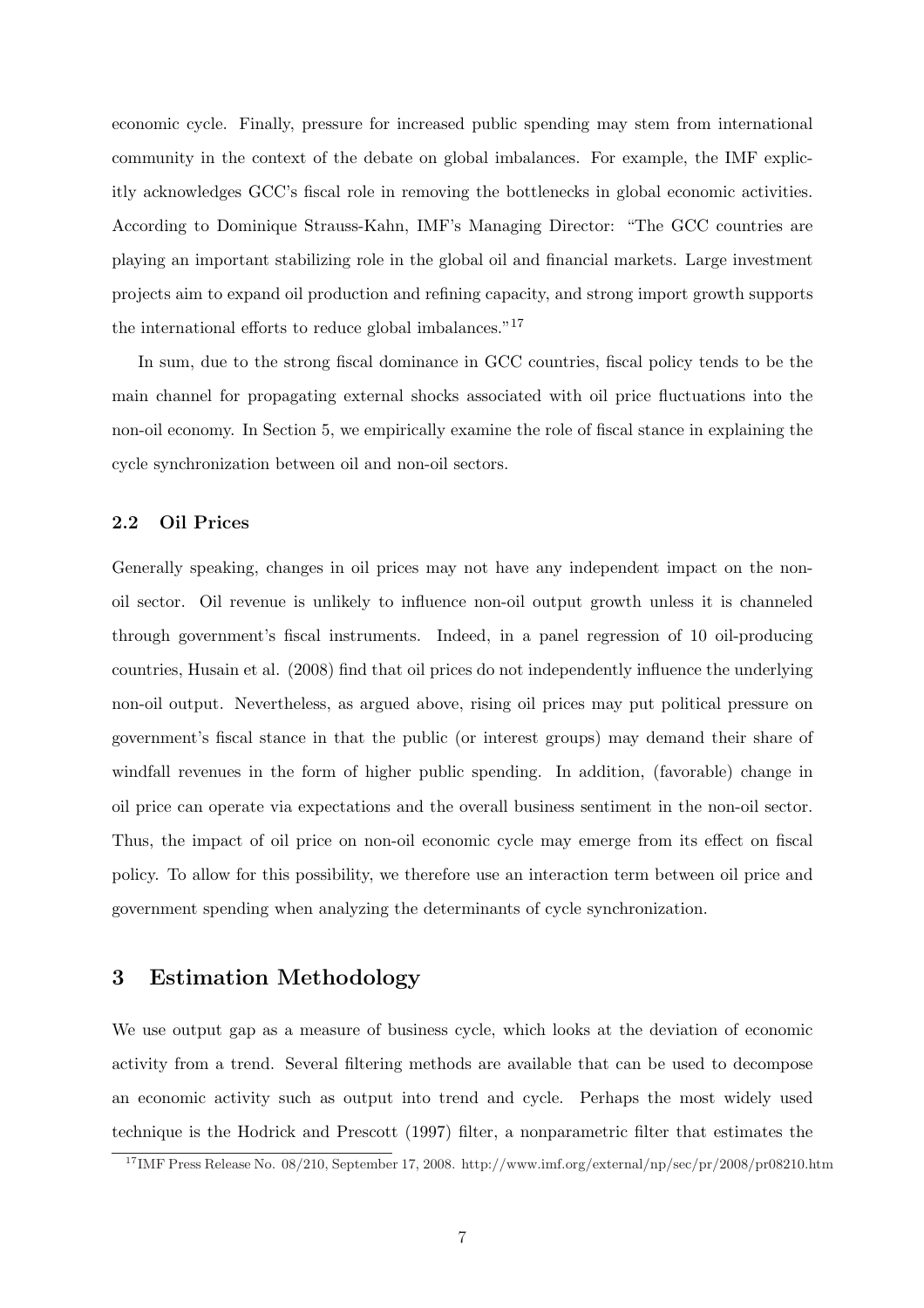trend component by minimizing deviations from trend, subject to a predetermined smoothness of the resulting trend.<sup>18</sup> Once the output gap is estimated, the next step is to determine to what extent these cycles move together. Recently, Mink et al. (2007) propose a nonparametric measure of cycle synchronicity that has several advantages over the conventional output gap correlation measure.<sup>19</sup> For example, whereas the output gap correlation yields averages over a time interval, the Mink et al. (2007) measure can be calculated on a per-observation basis, which is extremely valuable in understanding the direction of business cycle synchronization. Moreover, this new measure is easy to interpret and can be applied bilaterally (between two sectors) or multilaterally (between a group of sectors). The idea behind the synchronicity measure is to determine to what extent an individual cycle moves together with respect to a reference cycle. Unlike cross-country analysis where the choice of a reference cycle is not straightforward,<sup>20</sup> in the present application the choice is clear: the oil cycle is chosen as the reference cycle.

Denoting the reference output gap for a country by  $g_r(t)$ , the synchronicity between an individual sector i and the reference cycle in period t, as proposed by Mink et al.  $(2007)$ , is given by:

$$
\varphi_{ir}(t) = \frac{g_i(t)g_r(t)}{|g_i(t)g_r(t)|},\tag{1}
$$

where  $q_i(t)$  stands for the output gap of sector i in period t (see Table 2 for a list of economic sectors considered in the analysis). We use the Hodrick-Prescott filter to extract the timevarying trend from the original data. Following the suggestion of Ravn and Uhlig (2002) we use a penalty parameter of 6.25 for annual data. All output gaps are expressed as the difference between actual GDP and trend GDP, divided by the trend GDP.

<sup>&</sup>lt;sup>18</sup>Scott (2000) and De Haan et al. (2008) show that different alternatives to measure output gap do not lead to significant divergences in results. Applying a battery of statistics (including the Hodrick-Prescott filter) to measure the oil and non-oil output gaps across the six GCC countries, Osman et al. (2008) find that estimates of the output gaps variables obtained from different methodologies are not only broadly consistent, they also show strong comovement with each other.

<sup>19</sup>With the conventional correlation measure, it is not clear whether to consider correlations in log levels or correlations in rates of growth. For example, the correlation between the log levels of Saudi Arabia's oil and manufacturing sector is 0.48 over the period 1968-2008, whereas the correlation between their growth rates is 0.03. Moreover, correlation coefficients mix two characteristics of the business cycle: synchronicity and amplitude. See Figure 1 in Mink et al. (2007) for a visual illustration of this point.

 $20$ For instance, studies that examine synchronization of business cycle in the euro area often face difficulty in choosing a "European business cycle": should it coincide either with the cycle of a leading European economy, or the cycle of a weighted average of several European economies, or the cycle of a common factor. Recognizing this difficulty, Camacho et al. (2006) consider a pairwise comparison of cycles, while Mink et al. (2007) set the reference cycle as the median of all observed output gaps.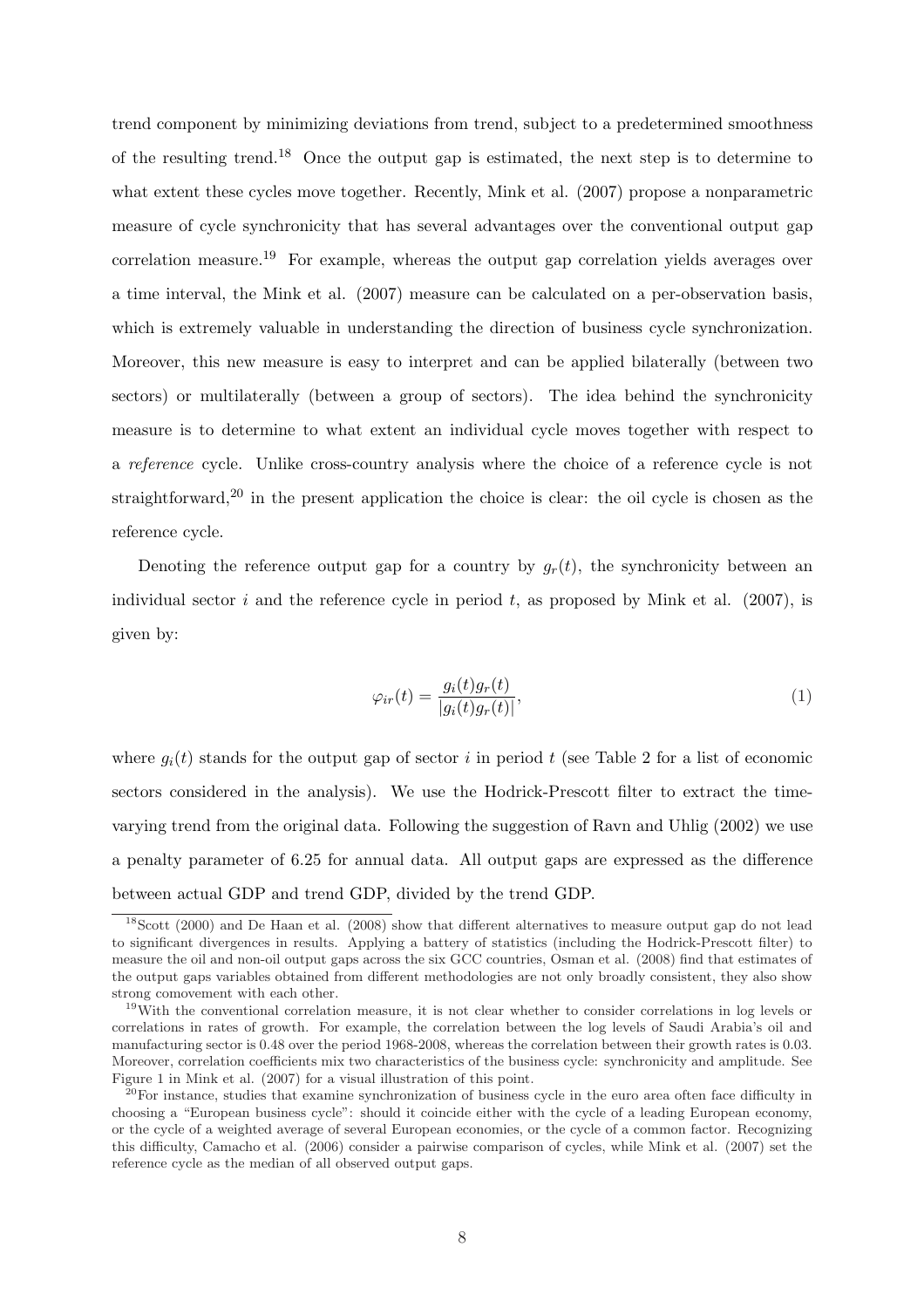When  $g_i(t)$  and  $g_r(t)$  in equation (1) have the same sign, the synchronicity equals 1 while it equals -1 when their signs are opposite;  $\varphi_{ir}(t)$  lies between -1 and 1. In this context, decoupling (or diversification) is easily defined. Thus, when the synchronicity measure converges to -1, that is when both output gaps do not coincide at all, sector  $i$  is said to be decoupled from the reference (oil) sector. Likewise, sector  $i$  is said to be dependent on the reference sector when the synchronicity measure approaches to 1. When transformed to a uniform [0,1] scale, the synchronicity measure indicates the fraction of times sector i's output gaps has the same sign as the reference cycle in period t.

Finally, a multivariate version of equation (1) which can be used to examine the synchronicity of business cycles between the reference cycle and a group of  $n$  sectors in period  $t$ , is also available from Mink et al. (2007):

$$
\varphi(t) = \frac{1}{N} \sum_{i=1}^{N} \frac{g_i(t)g_r(t)}{|g_i(t)g_r(t)|},
$$
\n(2)

where  $N$  is the number of non-oil sectors within a country. Since the aggregate non-oil sector is defined as the sum of individual non-oil sector  $i$ , equation (2) is used to examine the synchronicity of business cycle between the oil (reference) and aggregate non-oil sector.

#### 3.1 Data

Data on gross domestic product by sectors at constant prices and fiscal variables for each country in our sample are taken from the respective national sources. These data series are available at the annual frequency and sample size varies for each country. The dataset comprises three GCC countries: Kuwait (1978-2007), Qatar (1980-2006) and Saudi Arabia (1968-2008); longspan data for the remaining three GCC countries could not be obtained. Kuwait's data are extracted from various issues of the Quarterly Statistical Bulletin published by the Central Bank of Kuwait. Much of Qatar's data are retrieved from the Annual Statistical Abstract CDROM 1981-2005 published by the Planning Council; the remaining data were updated from Government's official websites. The data for Saudi Arabia come from Saudi Arabian Monetary Agency (SAMA) website. In fact, the entire macroeconomic data for Saudi Arabia come as a Statistical Appendix of SAMA's forty-fifth annual report. Finally, the oil price (discussed in section 5) is taken from Federal Reserve Bank of St. Louis's FRED economic database. The oil price is the West Texas Intermediate (WTI) spot price traded on the NYMEX.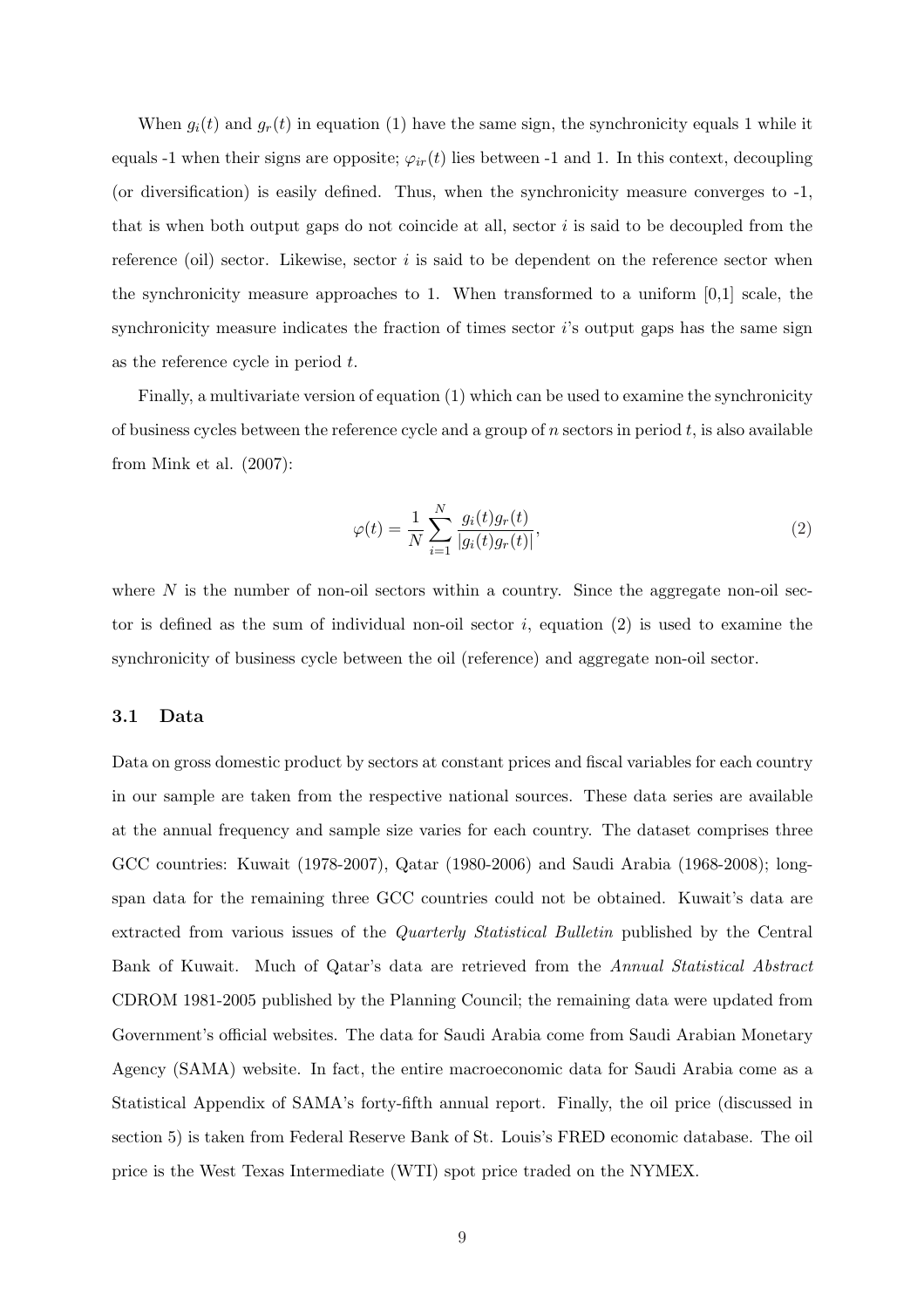#### 4 Empirical Results

Figures 1 to 3 present the synchronicity between individual countries non-oil business cycle and oil (reference) cycle. As the synchronicity measure fluctuates over time, following Wälti (2009) we also report the corresponding long-run trend extracted using the Hodrick-Prescott filter. In addition, where applicable, the Figures are marked with important events such as first oil crisis (1973-74), second oil crisis (1979-81), the Gulf war (1990-91) and the recent oil price shock (2005-2008); during all these episodes oil prices significantly increased. The overall impression is indeed that synchronicity is highly volatile and differs across countries. The longrun trend of synchronicity measure for Kuwait indicates that non-oil sector's dependence on the oil sector has steadily increased over time, suggesting decreasing economic diversification. By comparison, after increasing until mid-1980, the long-run trend of synchronicity for Qatar had been declining, albeit at a very slow pace. Although it would be hasty to consider this as an evidence of meaningful economic diversification, it is nevertheless interesting to speculate. Finally for Saudi Arabia, the long-run synchronicity trend increased modestly until mid-1990 and declined thereafter. The reported non-oil synchronicity as shown in Figures 1–3 become easier to interpret when we transform them to a uniform [0,1] scale. For example, the value for synchronicity in non-oil sectors in Qatar indicates that on average  $100\% \times (0.0639+1)/2 = 53\%$ of times the non-oil sector had an output gap with the same sign as the output gap of the oil sector.<sup>21</sup> The comparable figures for Kuwait and Saudi Arabia, respectively, are  $45\%$  and  $46\%$ . Therefore, if decoupling is defined as to how many times the reference and individual output gaps coincide with each other (or have the same sign or not), the non-oil sector in both Kuwait and Saudi Arabia exhibit almost similar extent of diversification from the oil sector. Whereas, Qatar's non-oil sector shows a slightly higher degree of dependence on the oil-sector relative to Kuwait and Saudi Arabia.<sup>22</sup>

Nevertheless, these results should be interpreted with caution. Unlike Kuwait and Saudi Arabia, where oil production remains the significant contributing part of their hydrocarbon production, recently in Qatar the share of natural gas contribution to hydrocarbon output has

<sup>&</sup>lt;sup>21</sup>The value 0.0639 is the average value of the synchronicity measure, as defined in equation (1), of all non-oil sectors in Qatar.

 $^{22}$ It is not very surprising to notice the slight difference in results as reported by the long-run trend and the time average of synchronicity measures. This is likely due to the end-of-sample uncertainty in the estimation of trends and gaps. Trends (and gaps) require both past and future data, that is why it is much difficult to estimate their values at the beginning of the sample (where there is no past data) and at the end of the sample (where there is no future data) – see Watson (2007) for further discussion.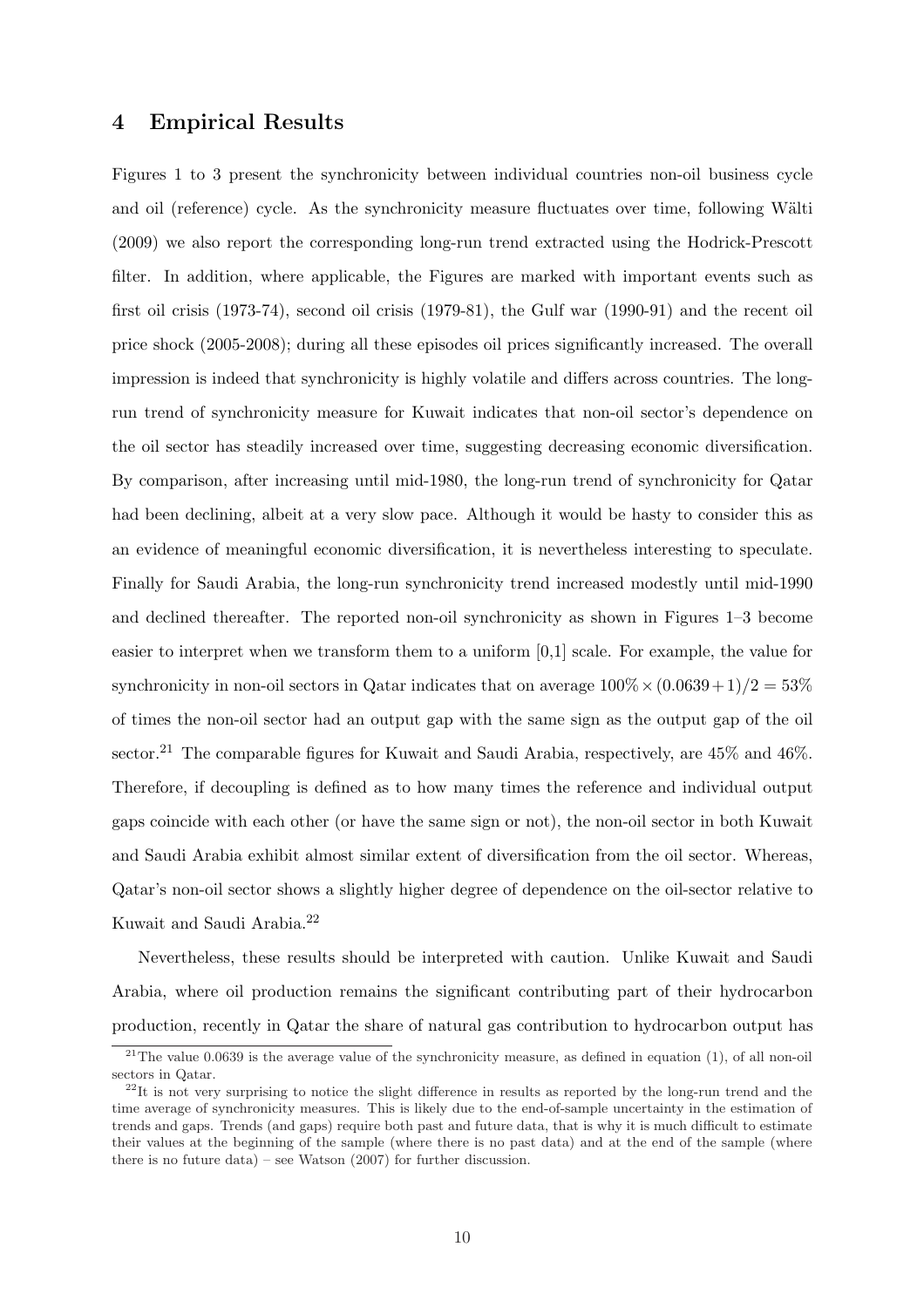exceeded than that of crude oil. The Qatari authorities have invested heavily in natural gas projects over successive years, and it holds the world's third largest natural gas reserves after Russia and Iran. Qatar is currently the world's largest exporter of liquefied natural gas (LNG).<sup>23</sup> Whilst the switch from oil to gas has not eliminated Qatar's dependency on commodity exports, however compared to spot prices of oil, natural gas prices tend to be less volatile, and generally gas exports are arranged on the basis of long-term sales and purchase agreement.<sup>24</sup> Indeed, the significant boost in gas production has helped Qatar to avoid the current global economic crisis and registered strong overall and non-oil GDP growth during 2008-2009 (IMF, 2009). Thus, Qatar is well positioned to survive turbulent economic times than other GCC countries.

It is also useful to look at synchronicity at the sectoral level to gauge the direction of non-oil diversification in term of its components. Figures 4 to 6 show the year-by-year binary synchronicity indicator respectively for Kuwait, Qatar and Saudi Arabia. As above, the concordance measures are presented along with their long-run trends. Roughly, the agriculture and manufacturing sectors can be classified as a tradable sector, while the rest of the sectors can be treated as a nontradable (or service) sector.

The GCC countries do not have a suitable climatic conditions for agriculture. Scarcity of natural water supply, limited arable land and the harsh climatic conditions severely constrain the development of agriculture to become a viable sector. Moreover, the agricultural sector depends almost entirely on imported labor. With these constraints and the cost of heavy subsidies of the factors of production (e.g. cost of desalination of water), some efforts have been made, particularly in Oman and Saudi Arabia, to exploit their limited agricultural potential. For example, the contribution of the agricultural sector (including fishery and forestry) to nominal GDP has nearly doubled in Saudi Arabia, but remained insignificant in Kuwait and Qatar. Figure 4 shows that the synchronization between Kuwait's agriculture and oil output gaps has increased over the years, reflecting a very high degree of oil dependency. Qatar's agriculture dependence on the oil sector has primarily been cyclical. Particularly in the previous ten years (1997-2006), only in three occasions has Qatar's agriculture output gap coincided with the oil output gap. Two of these occurrences took place during 2004–2006, which partly explain the recent rise in the long-run trend of agriculture output. Nevertheless, the lack of coincidence of outputs gaps in the recent decade does not necessarily mean that Qatar's agriculture has

 $23$ See IIF (2008) for related discussion.

<sup>&</sup>lt;sup>24</sup>See QNB (2009, p. 18) for a list of Qatar's contracted LNG exports.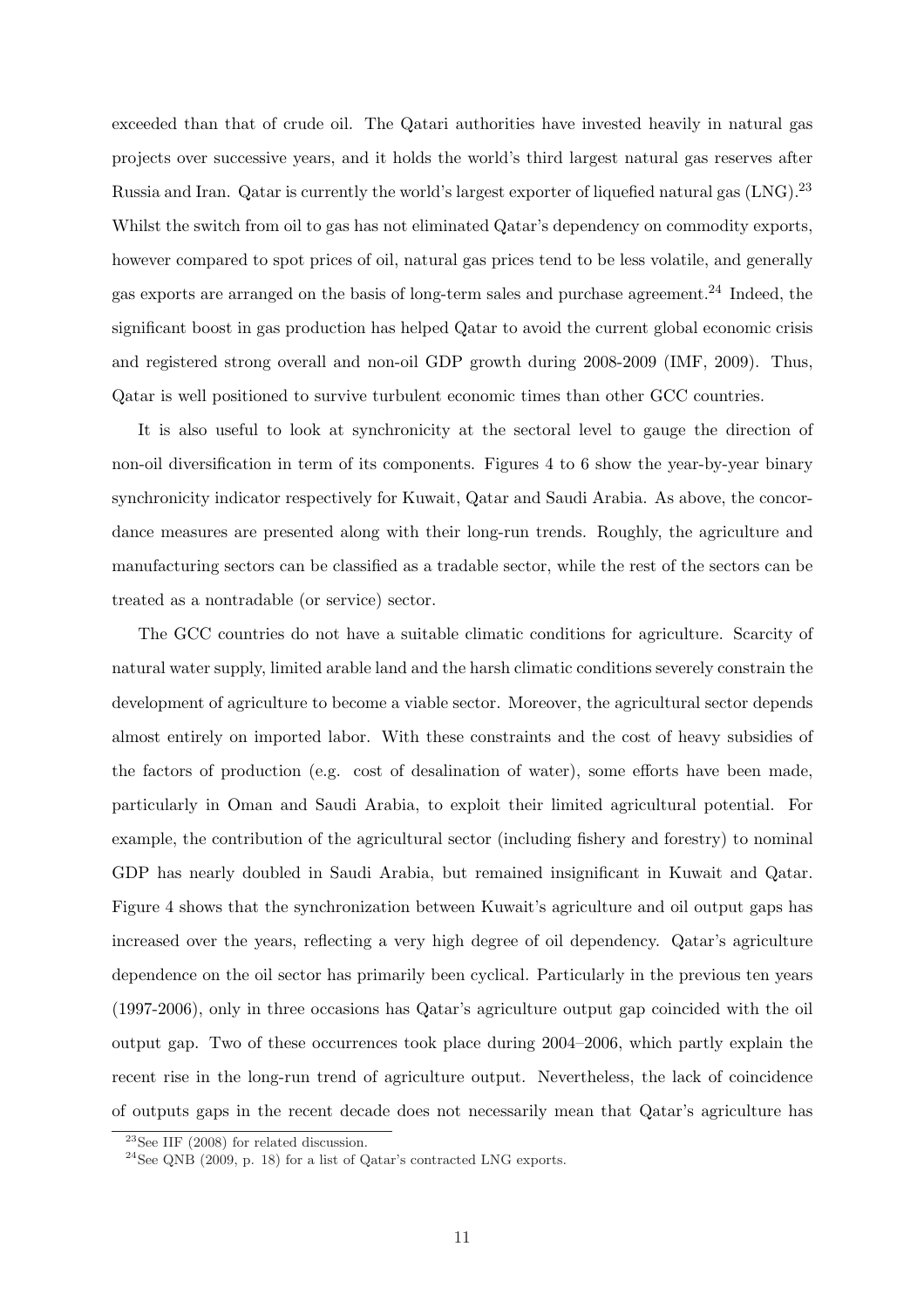achieved some degree of independence, rather it reflects the limited agricultural potential due to the harsh climatic conditions. The rise and fall in Saudi Arabia's agricultural synchronicity with the oil cycle is perhaps consistent with the Kingdom's uneconomical wheat bonanza of the 1980s which made the country a wheat net exporter. However, the cost of rising subsidy and above all the relatively high amount of water requirement had compelled the Kingdom to lower its wheat production that resulted in the overall reduction of its agriculture production starting 1995. Since then the total agriculture production in Saudi Arabia has largely remained stagnant at the 1995 level.

Food security is as much important for GCC countries as it is for economically poorer countries. Rapid food price escalation in 2007 and the first part of 2008 has brought back the issue of food security to the center stage of GCC policymaking. High volatility in global food prices and a combination of domestic factors (such as rapidly rising local population and increasing cost of domestic agricultural production) have prompted GCC government and private investors to move ahead with investments in agriculture overseas–notably in Africa and Central Asia–to ensure future food security.<sup>25</sup>

Given the region's abundant supplies of natural gas and hydrocarbon by-products, the development of heavy manufacturing industry in the GCC countries has primarily concentrated on petrochemicals, chemical fertilizers, steel and aluminium. Qatar was an early pioneer of the establishment of capital- and energy-intensive heavy industries in the GCC region, followed by Saudi Arabia, UAE and Kuwait (ESCWA, 2001). Aggressive investment and large capacity addition to the various petrochemical plants have made Saudi Arabia one of the largest producers of petrochemicals in the world (SABIC, 2005). Industrial development in the GCC also benefitted from a fairly well diversified base of medium- and small-scale manufacturing industries, which are developed with the aim of substituting imports in domestic markets as well as other Arab export markets.<sup>26</sup> Overall, the development of heavy industry provided a major boost to the total value of output and exports of the GCC countries outside the oil sector. For example, from 1980 to 2005, the gross value-added at 1990 constant prices in the manufacturing industry increased 84 percent in Kuwait, 265 percent in Qatar and 292 percent in Saudi Arabia. The GCC group average value-added rose from US\$ 9.50 billion in 1980 to US\$40 billion in 2005,

 $^{25}$ See Woertz et al. (2008) for an assessment of the potential of GCC agricultural investment in countries of Africa and Central Asia. Recently, Qatar has launched a national food security program to ensure long-term food security in the country.

 $^{26}$ These industries include cement, building materials and equipment, heavy and light metal products, electrical products, textiles, clothing and accessories, food, furniture, household items and a wide variety of other products.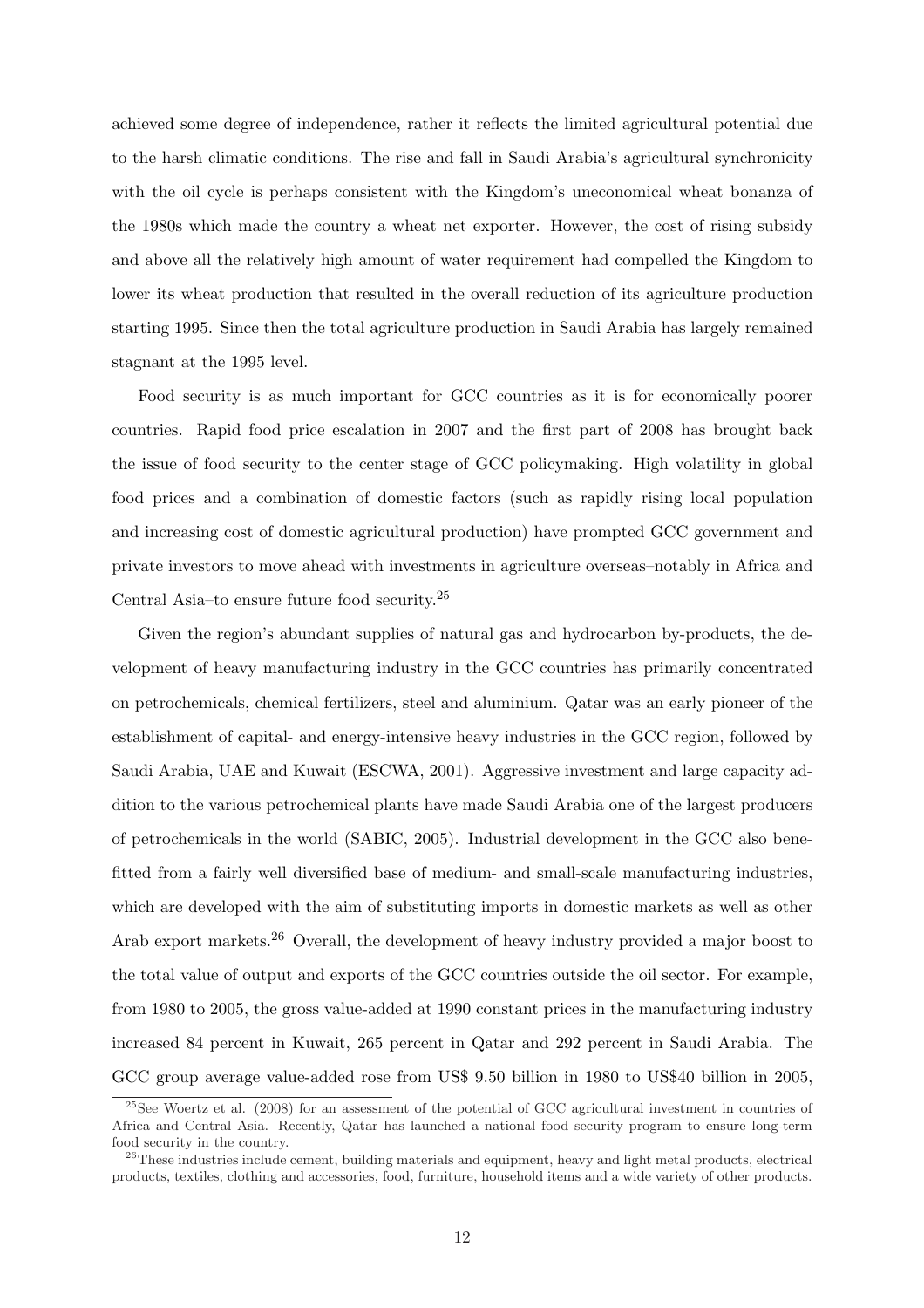in real terms.<sup>27</sup> As a result, the contribution of the manufacturing sector to GDP, exports, and employment increased in all GCC member countries. Nevertheless, like oil, petrochemical products – which account for nearly half of the total value of manufacturing output in Kuwait, Qatar and Saudi Arabia – face routine upswings and downswings in world demand and prices. Furthermore, higher European Union tariffs on GCC's exports of aluminium and petrochemical products have been preventing the GCC manufacturing export sector to access the European market (Chirullo and Guerrieri, 2002).

During the 1990s, Kuwait's manufacturing sector heavily depended on the oil sector, which may be due to the Gulf war. Whilst in recent years the synchronization measure appears to have fallen (see Figure 4), the reality is that since the start of 2000s Kuwait's oil output has picked up much rapidly than its manufacturing output. As a result, the contribution of the manufacturing sector to its overall GDP has fallen to the  $1980s$  level.<sup>28</sup> Thus the decline in Kuwait's long-run trend of synchronicity is a statistical artifact and does not correspond to actual diversification. In contrast, Qatar's seems to have advanced in manufacturing by reducing its dependence on the oil sector (see Figure 5). The long-run trend of synchronicity is clearly declining, which is also supported by a rise in the manufacturing contribution to non-oil GDP. Despite the unprecedented rise in Qatar's oil output since 2000, the post-2000 manufacturing contribution to overall GDP remained broadly similar to the pre-2000 level. Among the three GCC countries, Saudi Arabia has developed itself as the region's backbone in manufacturing. In the recent decade, the manufacturing contribution to the overall GDP has remained constant at around 10%, while its share to the non-oil GDP has steadily risen. Nevertheless, much of Saudi's comparative advantage in manufacturing lies in the hydrocarbon sector, as is evident from the frequent coincidence of positive output gaps (see Figure 6).

Turning to the remaining non-oil sectors, GCC's nontradable service sector is dominated by financial service, tourism and construction activities. Development in one sector is likely to influence activities in other sectors. For example, development in financial and construction sectors can spur activities in the tourism sectors in terms of greater volume of visitors from neighboring countries involving transactions in financial assets (e.g. offshore banking) or physical assets (e.g. real estate purchase). Over the years, both Bahrain and the UAE have

<sup>&</sup>lt;sup>27</sup>Source: author's calculations based on United Nations Statistical Division (UNSD) Database, National accounts estimates of main aggregates (http://data.un.org/).

<sup>&</sup>lt;sup>28</sup>Kuwait's manufacturing sector contribution to non-oil GDP has also declined since 2000, albeit by a lesser magnitude.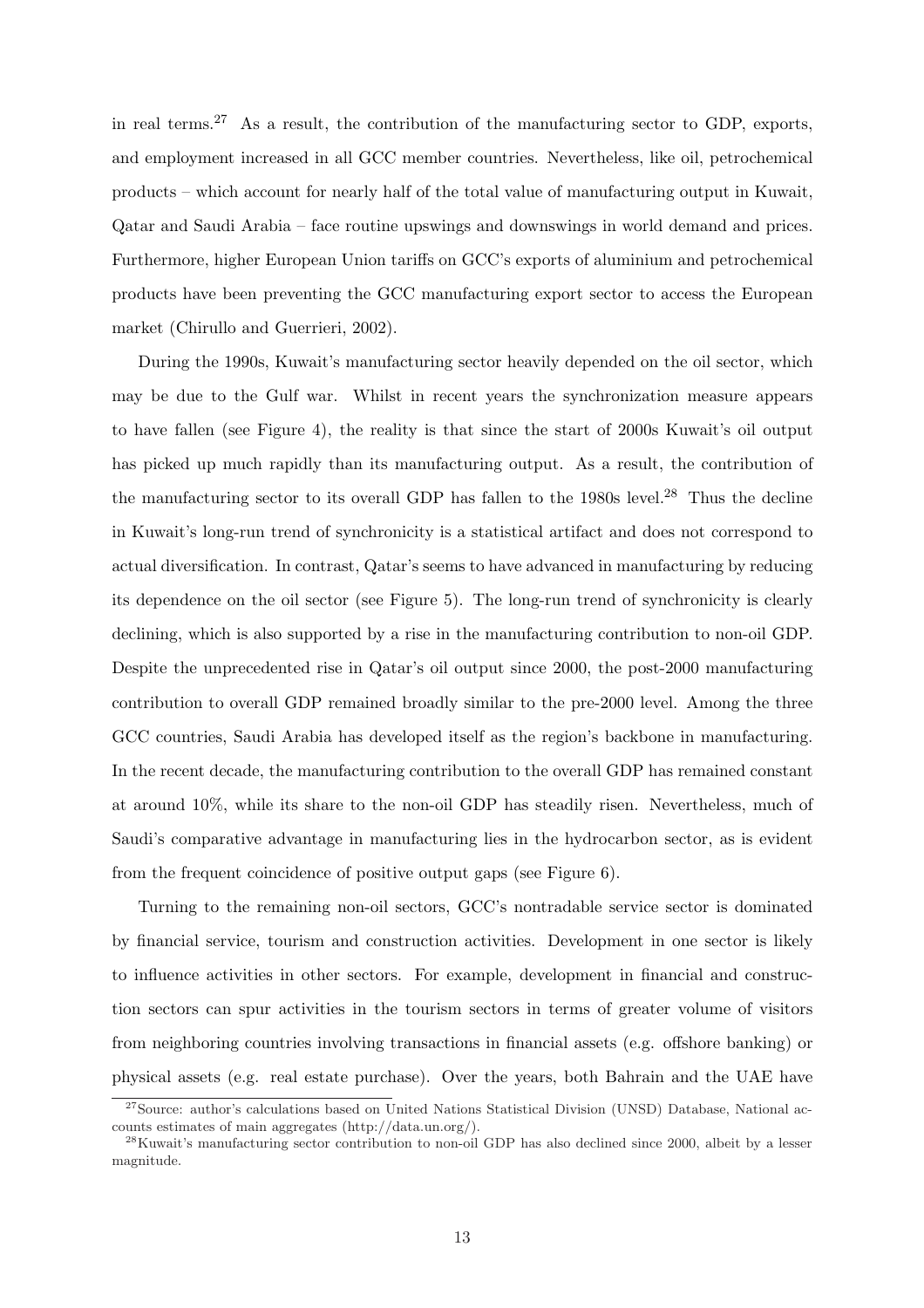transformed themselves into financial and tourism hubs, whereas despite being a late starter, Qatar is rapidly leapfrogging into tourism and finance. Despite being an early pioneer in the establishment of stock exchange in 1977 (much earlier than other official exchanges in the GCC), Kuwait's financial sector has not emerged as a preferred or dominant financial center to compete with Bahrain or the UAE. Nevertheless, Kuwait has a relatively developed derivative market and an active local bond market, but tourism is almost nonexistent in Kuwait. By comparison, Saudi Arabia is a special case with millions of visitors annually visit the Kingdom for the purpose of Hajj or Umrah, a gathering of religious pilgrimage. The Kingdom has lately begun to promote finance with the planned establishment of the King Abdullah Financial District.

In the interests of brevity, we present the average of the synchronization measure by sector for each country in Table 2. These values indicate the fraction of time the oil and non-oil sectors' output gaps have the same signs (both positive or both negative). Higher values signal greater dependence on oil, and vice versa. The numbers speak for themselves. Saudi's financial sector is the least dependent on oil, which is a reflection of the Kingdom's comprehensive banking services in terms of greater competition and lower concentration than Kuwait and Qatar.<sup>29</sup> The financial sector in Kuwait and Qatar remains dependent on oil during the recent oil boom, while the dependence was relatively lower in Saudi Arabia.

The estimates of synchronicity for Qatar's construction sector appear to be imprecise particularly in the recent years. Figure 5 shows that between 2000 and 2005 Qatar's construction output decoupled from the oil cycle, when in fact budgetary allocation for capital expenditures during these periods persistently increased on the back of rising oil export revenues.<sup>30</sup> The evidence for Kuwait and Saudi Arabia is roughly comparable and is supported by the time average statistic reported in Table 2. On the other hand, the real estate (an associated sector of construction) is highly reliant on oil in Kuwait than Saudi Arabia. The single most important factor that makes the Saudi real estate market different from other markets is the lack of home ownership. This is partly because of sizeable financial and legal barriers to home ownership in Saudi Arabia, with home ownership currently estimated at only 30% of the population. Kuwait by contrast spends more than twice as much on subsidies and transfers as Saudi Arabia and other GCC countries to support basic amenities such as health care, education and housing to its nationals. For example, in the post Iraqi invasion years, the Kuwaiti government bailed

 $^{29}$ See Salem-Ghanem et al. (2002) and Al-Muharrami et al. (2006) for further discussion.

 $30^3$ Capital expenditure on goods and services includes spending on infrastructure, communications and others.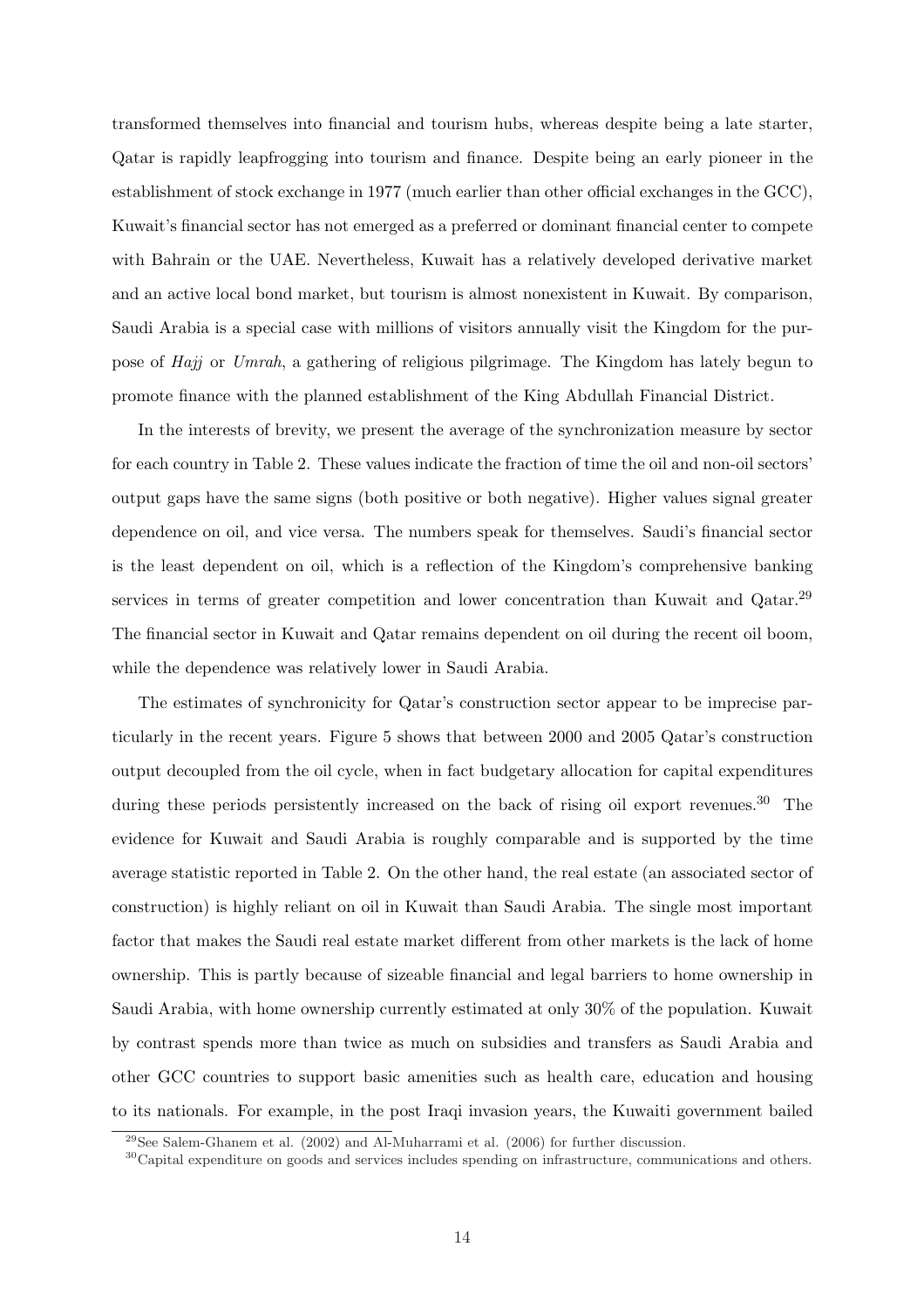out all consumer and housing loans of Kuwaiti national outstanding at the time of the invasion (Fennell, 1997). These features are clearly evident in Figure 4.

| Economic sectors                   | Kuwait          | Qatar           | Saudi Arabia    |  |
|------------------------------------|-----------------|-----------------|-----------------|--|
|                                    | $(1978 - 2007)$ | $(1980 - 2006)$ | $(1968 - 2008)$ |  |
| Agriculture, forestry $\&$ fishing | 53              | 37              | 49              |  |
| Manufacturing                      | 50              | 48              | 63              |  |
| Finance $\&$ insurance             | 47              | 63              | 22              |  |
| Real estate                        | 63              |                 | 41              |  |
| Construction                       | 43              | 41              | 44              |  |
| Wholesale, retail trading & hotels | 37              | 56              | 39              |  |
| Transport & communication          | 47              | 59              | 51              |  |
| Government services                |                 | 59              | 49              |  |
| Social & personal services         | 43              | 63              | 27              |  |
|                                    |                 |                 |                 |  |
| Non-oil GDP                        | 45              | 53              | 46              |  |

Table 2: Time average of synchronicity measure between oil and non-oil sectors (percent)

Note: Values indicate the fraction of time oil and non-oil sectors have coinciding output gaps (both positive or both negative). Thus a higher (lower) value signals higher (lower) dependence on the oil sector. The non-oil GDP is defined as the sum of all above listed sectors plus utilities (electricity, gas  $\&$  water) less imputed bank service charge.  $\left( - \right)$ indicates not available.

In other areas (trading, transportation, government and social services), Qatar relies more heavily on oil than both Kuwait and Saudi Arabia – see Table 2. The case of Kuwait, however, is quite compelling. During the period 1985-1993 the social service sector seems completely decoupled from the oil sector (save for the Iraqi invasion period of August 1990 to February 1991). Oil price remained low during the entire period 1985-1993. In response, the Kuwaiti government pursued more conservative fiscal policies by restraining high development spending budgeted in earlier years. As a result, Kuwait was able to continue increasing its holding of official assets despite the weaker oil prices (Fennell, 1997). Indeed, investment income from Kuwait's huge foreign assets amounted to 86 percent of oil export receipts in 1989, while budget surplus was close to 30 percent of GDP in the same year (El-Erian, 1997). These developments had helped the government to finance its generous subsidy and transfer programs for nationals amidst the unfavorable international oil prices.

# 5 Can Cycle Synchronicity be Explained?

The preceding analysis shows that some sectors are more cyclically synchronized with the oil sector than others. However, as economists, we might want to understand what is behind those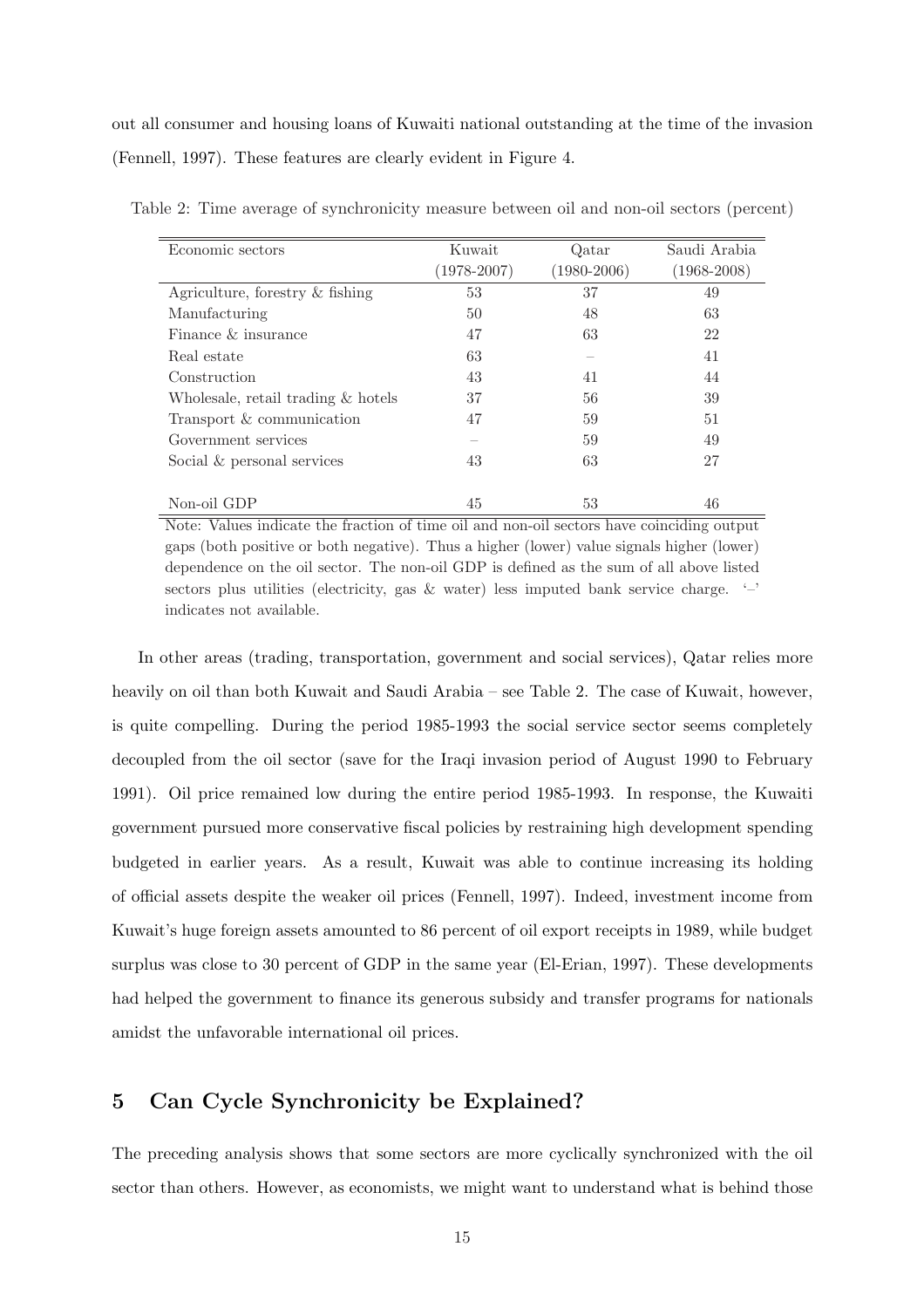synchronization. Are there any economic variables that can help to explain the synchronization of the cycles? In Section 2 we discussed potential factors such as government spending and change in oil prices that might explain the synchronization. Our goal in this section is to provide an empirical assessment of these potential factors in explaining the cycle synchronization across sectors within a country.

Recall the synchronicity measure,  $\varphi_{ir}(t)$ , which can easily be turned into a binary variable such that:

$$
\varphi_{ir}(t) = \begin{cases} 1 & \text{when individual and reference output gaps have the same sign,} \\ 0 & \text{when their signs are opposite.} \end{cases}
$$

The binary nature of  $\varphi_{ir}(t)$  naturally suggests a panel logit (or probit) specification which relates the binary dependent variable to a set of explanatory variables:

$$
Pr\{\varphi_{ir}(t) = 1 | x_{ir}(t), \beta, \alpha_i\} = \Lambda(\alpha_i + x'_{ir}(t)\beta\},\tag{3}
$$

where  $i = 1, ..., N$  and N is the number of non-oil economic sectors in a country;  $t = 1, ...T$  is the time dimension;  $\alpha_i$  are random individual-specific effects,  $\Lambda(\cdot)$  is the cumulative distribution of the standard normal distribution and the matrix  $x_{ir}(t)$  contains explanatory variables in a given year  $t$ . For estimation purpose, we rewrite  $(3)$  as follows:

$$
\varphi_{ir}(t) = \ln\left(\frac{Pr_i}{1 - Pr_i}\right) = \alpha_i + \beta_1 G_t + \beta_2 \Delta O_t + \beta_3 (G_t \times \Delta O_t),\tag{4}
$$

where  $G_t$  is government spending and  $\Delta O_t$  represents the change in oil price. Notice that, both  $G_t$  and  $O_t$  are the same across all cross-section units i. Hence,  $G_t$  and  $O_t$  can be interpreted as observed common factors for all cross-section units. In constructing the interaction terms, as recommended by Wooldridge (2002, pp. 194-96), we de-mean both  $G_t$  and  $\Delta O_t$ .

Before presenting the empirical results, it is important to determine which fiscal indicator(s) to use as proxy for the government's fiscal stance. With oil revenue accounting for over three-quarters of total government revenue in GCC countries (see Table 1), conventional fiscal indicators such as overall and primary balances are not sufficient to make a full assessment of the short-term fiscal stance or longer-term fiscal sustainability (see Barnett and Ossowski (2002) and Medas and Zakharova (2009)). This is because, when oil prices are rising, for example, an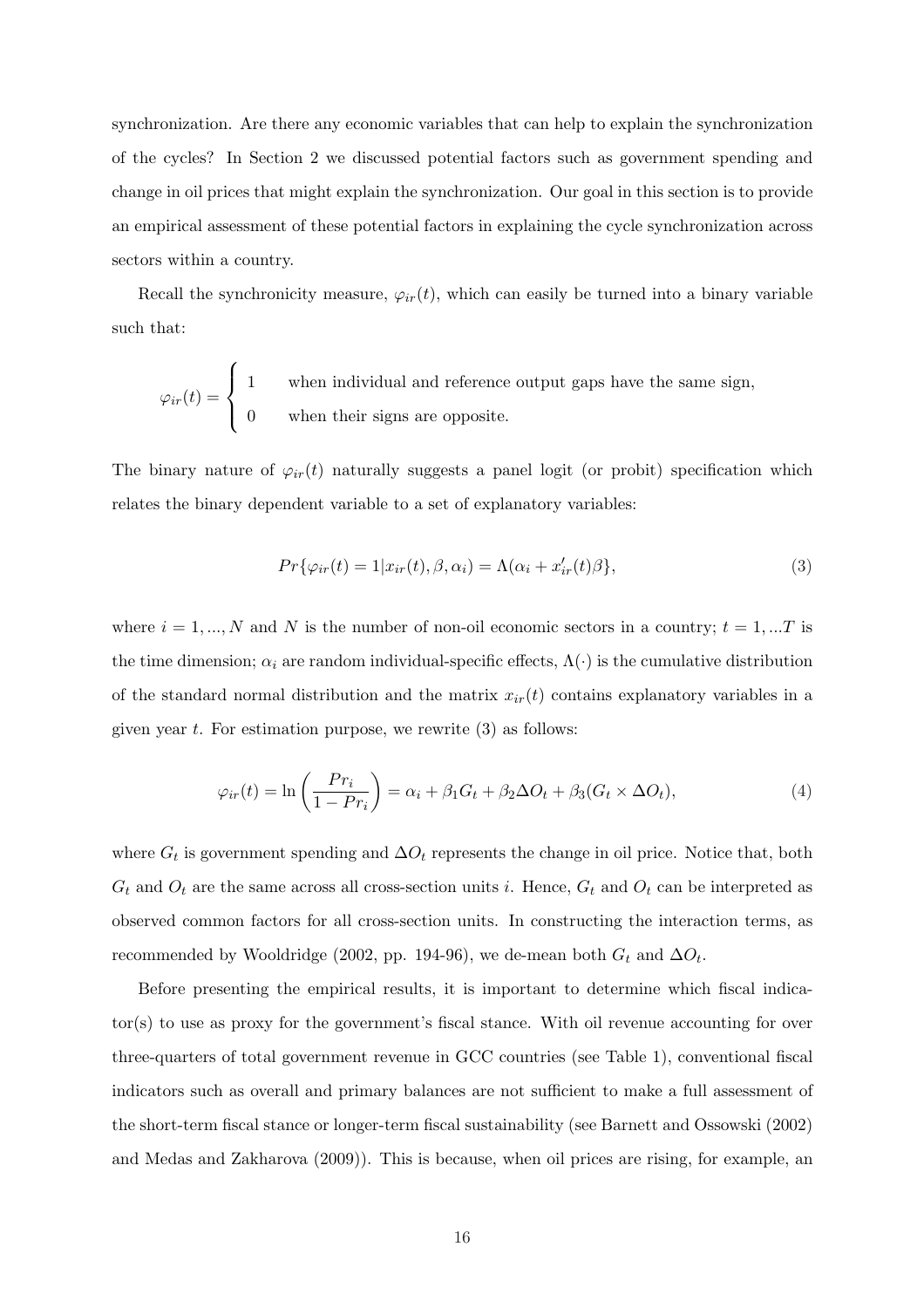oil-producing country may be running higher overall surpluses in spite of increasing expenditure financed by higher oil revenues. Therefore, an assessment of the underlying fiscal policy stance on the basis of the overall balance could be misleading. For this reason, other indicators such as non-oil balance are needed to guide fiscal policy in oil-producing countries.

We consider two alternative non-oil fiscal indicators to measure government fiscal stances in GCC countries. Our first non-oil fiscal indicator is the ratio of non-oil primary balance (NOPB) to non-oil GDP, which is considered as a key element in gauging the direction of fiscal policy in oil-producing countries. Following Barnett and Ossowski (2002), the non-oil primary balance is calculated by subtracting the non-oil revenue from total government expenditure. Thus an increase in the non-oil primary balance would indicate an expansionary fiscal policy affected either by higher expenditure or a reduction in non-oil revenue collection. Likewise a reduction in the non-oil primary deficit would signal fiscal consolidation (see Medas and Zakharova, 2009).

Our second indicator uses a broader definition, fiscal impulse, which is traditionally used to gauge the changing impact of the budget on the economy.<sup>31</sup> The fiscal impulse thus focuses whether budgets are moving towards expansion or contraction, rather than analyzing the actual effects of the budget. The first step in calculating the fiscal impulse is to measure the cyclicallyadjusted non-oil balance (CANOB), which excludes the effect of automatic stabilizers and other nondiscretionary factors on the non-oil balance, and therefore allows to reveal the portion of the fiscal balance that is directly affected by discretionary fiscal policies (Medas and Zakharova, 2009). Following Husain et al. (2008), CANOB is calculated as:

$$
CANOB_t = r_t - g_t \times \frac{Y_t^{NO}}{Y_t^{*,NO}},
$$

where  $r_t$  is the non-oil revenue to non-oil GDP ratio in period t,  $g_t$  is the primary expenditure to non-oil GDP ratio in period t, and  $Y^{NO}/Y^{*,NO}$  is real non-oil output divided by potential (trend) output in period  $t$ . The potential non-output was obtained by applying the Hodrick-Prescott filter. The fiscal impulse  $I_t$  is then defined as:

$$
I_t = -\Delta CANOB_t,
$$

where a positive (negative) value of  $I_t$  indicates an expansionary (contractionary) fiscal policy. Figure 7 shows the behavior of fiscal policy, as measured by the fiscal impulse from non-oil

 $31$  For a comprehensive review of fiscal impulse analysis, see Heller et al. (1986) and Chand (1992).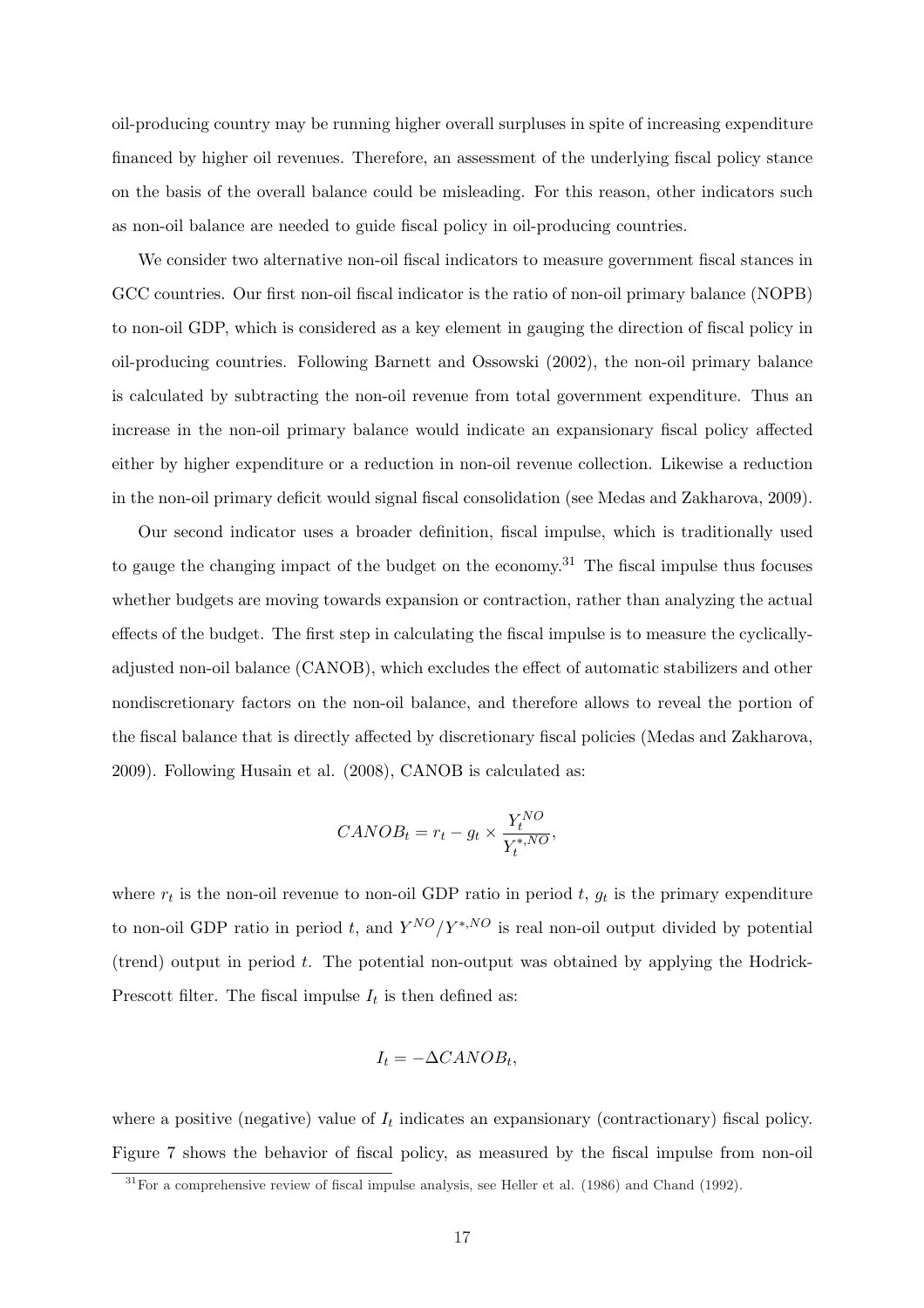output, in the GCC countries. Over the 1981-2006 period, a common time period for all three countries, the mean fiscal impulse measure indicates a fiscal contraction in Qatar and Saudi Arabia and a fiscal expansion in Kuwait. For example, the average size of the fiscal contraction during this period is 3.63 percent of non-oil GDP in Qatar and 0.30 percent of non-oil GDP in Saudi Arabia, while the average size of fiscal expansion is 5.20 percent of non-oil GDP in Kuwait during the same time.

|                              | Kuwait    | Qatar     | Saudi Arabia |
|------------------------------|-----------|-----------|--------------|
| $NOPB_t$                     | $-0.491$  | 0.195     | 0.851        |
|                              | (0.344)   | (0.669)   | (0.790)      |
| $\Delta Oil_t$               | 0.022     | 0.008     | $0.053**$    |
|                              | (0.023)   | (0.024)   | (0.023)      |
| $NOPB_t \times \Delta Oil_t$ | $-0.024$  | $-0.094$  | $0.367**$    |
|                              | (0.068)   | (0.159)   | (0.169)      |
| $I_t$                        | $-0.129$  | $-0.185$  | $1.933**$    |
|                              | (0.468)   | (1.185)   | (0.913)      |
| $\Delta Oil_t$               | 0.018     | 0.006     | $-0.485e-03$ |
|                              | (0.022)   | (0.020)   | (0.009)      |
| $I_t \times \Delta Oil_t$    | $-0.042$  | 0.101     | $0.555***$   |
|                              | (0.048)   | (0.231)   | (0.263)      |
| $\dot{i}$                    | 8         | 8         | 9            |
| N                            | 232       | 208       | 351          |
| Sample                       | 1979-2007 | 1981-2006 | 1970-2008    |

Table 3: Determinants of business cycle synchronization: Panel logit estimation

Notes: Bootstrap standard errors are in parentheses. The reported standard errors are based on 1000 bootstrap replications.  $NOPB_t$ ,  $I_t$  and  $Oil_t$  refer to non-oil primary balance, fiscal impulse and oil price, respectively.  $i$  is number of cross-section units (economic sectors) and  $N$  is number of sample observations.  $**$  denotes statistical significance at the 5% level.

Equation 4 is estimated using the panel logit technique. Due to the small sample size, the regression standard errors are computed using 1000 bootstrap replications. Standard errors are clustered at the sector level to account for heteroskedasticity and serial correlation of error (Peterson, 2009); however this procedure does not permit dependence across cross-section or clusters of observations.

The top panel in Table 3 shows the estimation results when the fiscal stance is measured by the non-oil primary balance to non-oil GDP ratio,  $\text{NOPB}_t$ . For Qatar and Saudi Arabia, the synchronization indicator between the oil and the non-oil sectors is partly explained by expansionary fiscal policy, while for Kuwait the negative coefficient for  $\text{NOPB}_t$  signals fiscal consolidation. However, these effects are far from being statistically significant. Changes in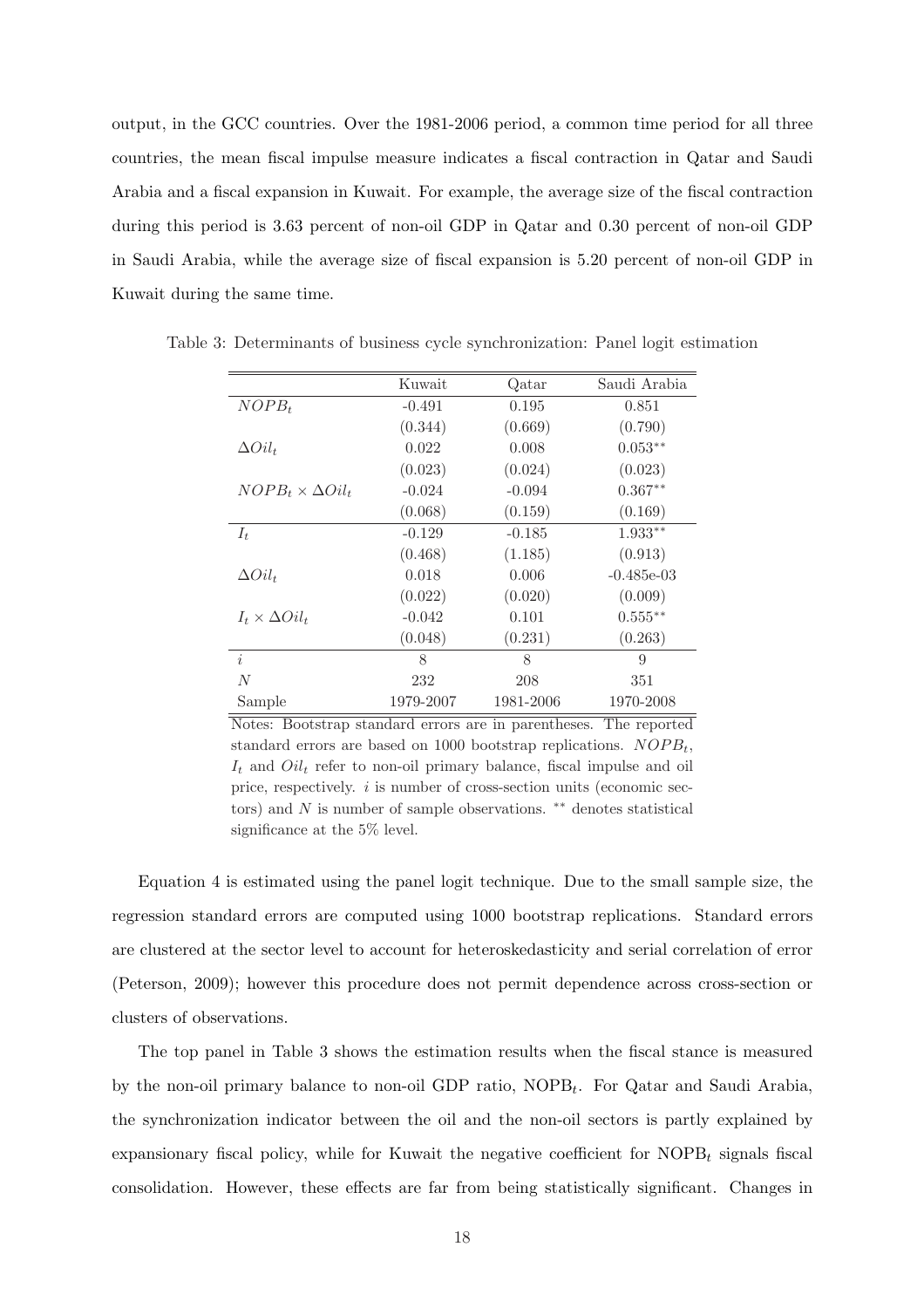oil price, either directly or via the interaction term do not significantly explain the cycle synchronization for Kuwait and Qatar. In contrast, changes in oil prices appear to significantly explain the business cycle synchronization indicator in Saudi Arabia both directly and through the interaction with fiscal variable. These positive and statistically significant coefficients signal a stronger distribution -and development-related considerations stemming from oil revenue particularly when oil prices are high and rising.

By comparison, when the government's fiscal stance is measured by the fiscal impulse, the results appear to be quite different – see the lower panel in Table 3. For Saudi Arabia, a tighter fiscal policy is associated with a larger synchronization, the coefficient is significant at the 5% level. Whereas, fiscal impulse does not exert any significant impact on the synchronization indicator in Kuwait and Qatar. Although oil prices do not wield any independent impact, changes in oil prices through with fiscal impulse significantly affect the synchronization indicator in Saudi Arabia. By contrast, the results are less supportive for Kuwait and Qatar.

In summary, the two non-oil fiscal indicators do not provide enough favorable evidence in explaining the cycle synchronicity between the oil and non-oil sector. One possible explanation for the lack of empirical support could be due to neglected cross-section dependence which is known to create size distortions. The regression specification may also suffer from misspecification in terms of omitted variables not included in the model. Another possible explanation is the intended use of the indicator. How meaningful are these indicators in assessing the synchronicity? Or is it the purpose of these indicators to assess the sustainability and/or the distortionary effects of adjustments of a budget stance? These issues are well worth future research to investigate further.

# 6 Conclusions

For many years the six GCC countries have been pursuing economic diversification in order to reduce their dependence on hydrocarbon (oil and gas) exports. Given the inherent volatility in oil receipts and the exhaustibility of the oil reserve, substantial government expenditure has been directed toward the expansion of the non-oil sectors, such as agriculture, heavy industries and services (mainly banking and tourism), as well as rebuilding the GCC's physical and social infrastructure. These expenditure programs have lifted the level of economic development and living standards enormously in past decades. Nevertheless, the GCC countries continue to rely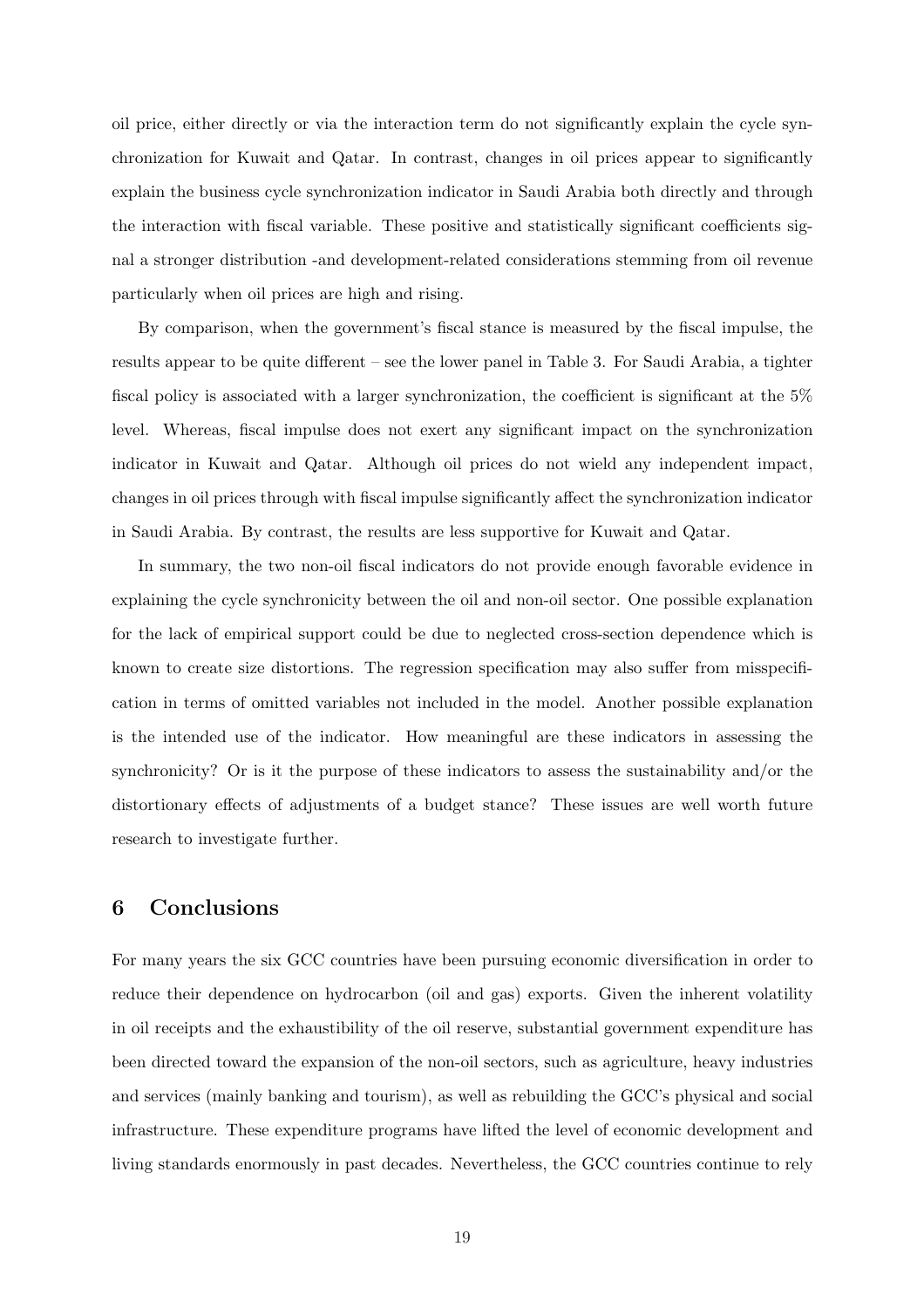quite heavily on oil largely because diversification policies were often not complemented with required reform in private, financial and labor markets.

This paper provides a quantitative assessment of the economic diversification achieved so far in the three GCC countries, namely Kuwait, Qatar and Saudi Arabia. We show both the degree of diversification achieved so far and the direction of diversification in terms of individual non-oil sectors. Overall, Kuwait and Saudi Arabia appear to be moderately ahead in comparison with Qatar in reducing their dependence on oil. Notwithstanding, by developing large production capacities of natural gas, Qatar has recently reduced its dependence on oil in favor of natural gas. We also conducted an empirical assessment of the determinants of business cycle synchronization between oil and non-oil sector. We find that the fiscal stance and oil price variables significantly explain the business cycle synchronization between the oil and the non-oil sectors in Saudi Arabia. The results, however, are less supportive for Kuwait and Qatar.

Over the longer horizon, GCC's efforts to meaningful economic diversification are likely to be challenged from several fronts. First, similarities in the development of non-oil sectors may lead to excess supply and therefore underutilization of productive resources. Second, GCC's passion for large investments in real estate and construction sectors may contribute little to diversifying the productive base of the economy or upgrading labor skills. Likewise, promoting higher education is unlikely to provide the required skills unless there is adequate reform in primary and secondary education. Finally, full diversification many be politically costly. Diversification may gradually lead to a societal power base outside the control of ruling political elites, that may challenge state incumbents particularly during times of economic downturns (Dunning, 2005).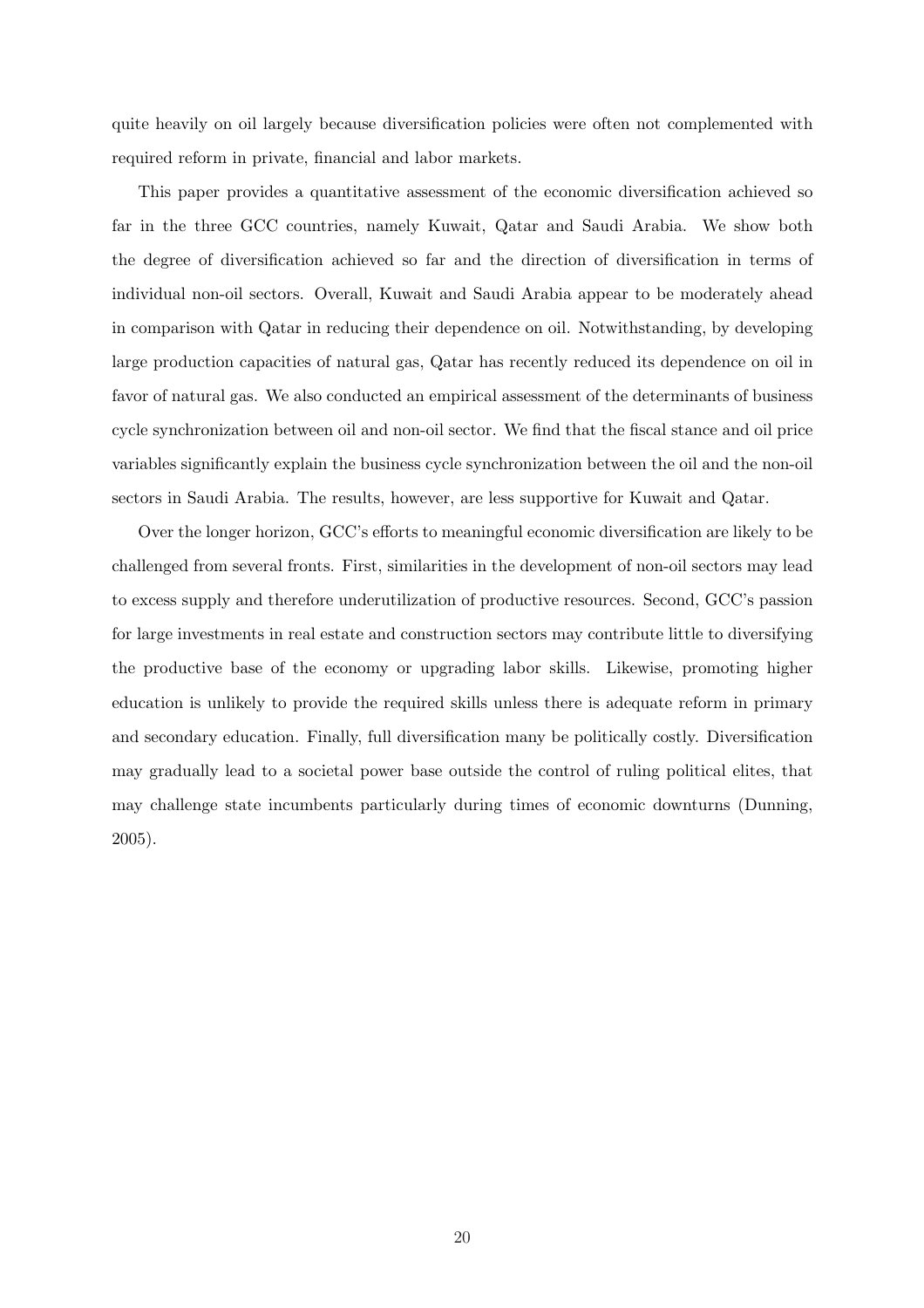# References

- Al-Muharrami, S., Matthews, K. and Khabari, Y. (2006). Market structure and competitive conditions in the Arab GCC banking system, *Journal of Banking*  $\mathcal{C}$  Finance 30, 3487-3501.
- Balassone, F. and Kumar, M.S. (2007). Cyclicality of fiscal policy, in Promoting Fiscal Discipline, ed. by Kumar and Ter-Minassian (Washington: International Monetary Fund).
- Barnett, S. and Ossowski, R. (2002). Operational aspects of fiscal policy in oil-producing countries, IMF Working Paper 02/177 (Washington: International Monetary Fund).
- Beck, R. and Fidora, M. (2008). The impact of sovereign wealth funds on global financial markets, ECB Occasional Paper Series No. 91, June (Frankfurt: European Central Bank).
- Camacho, M., Perez-Quiros, G. and Saiz, L. (2006). Are European business cycles close enough to be just one? Journal of Economics Dynamics and Control 30, 1687-1706.
- Cashin, P., Liang, H. and McDermott, J. (1999). How persistent are shocks to world commodity prices, IMF Working Paper 99/80 (Washington: International Monetary Fund).
- Chand, S.K. (1992). Fiscal impulses and their fiscal impact, IMF Working Paper 92/38 (Washington: International Monetary Fund).
- Chirullo, M. and Guerrieri, P. (2002). GCC-EU relations and trade integration patterns, European University Institute Policy Paper 02/5. http://www.eui.eu/RSCAS/WP-Texts/02 05p.pdf (last visited September 16, 2009).
- David, P. (2009). Walking from its sleep: A special report on the Arab world, The Economist, July 25, 2009.
- De Haan, J., Inklaar, R. and Jong-a-Pin, R.M. (2007). Will business cycles in the euro area converge? A critical survey of empirical research, Journal of Economic Surveys 22, 234- 273.
- Dunning, T. (2005). Resource dependence, economic performance, and political stability, Journal of Conflict Resolution 49, 451-482.
- El-Erian, M.A. (1997). Accumulation for future generations: Kuwait's economic challenges, in Kuwait: From Reconstruction to Accumulation for Future Generation, by Chalk, N.A., El-Erian, M.A., Fennell, S.J., Kireyev, A.P. and Wilson, J.F. IMF Occasional Paper No. 150, (Washington: International Monetary Fund).
- ESCWA (Economic and Social Commission for Western Asia), (2001). Economic diversification in the oil-producing countries: The case of the Gulf cooperation council economies (New York: United Nations).
- Fasano, U. and Iqbal, Z. (2003). GCC countries: From oil dependence to diversification, IMF External Relations Department material (Washington: International Monetary Fund).
- Fennell, S.J. (1997). Budget structure and implications for fiscal policy, in Kuwait: From Reconstruction to Accumulation for Future Generation, by Chalk, N.A., El-Erian, M.A., Fennell, S.J., Kireyev, A.P. and Wilson, J.F. IMF Occasional Paper No. 150, (Washington: International Monetary Fund).
- Heller, P.S., Hass, R.D. and Mansur, A. (1986). A review of the fiscal impulse measures, IMF Occasional Paper No. 44, (Washington: International Monetary Fund).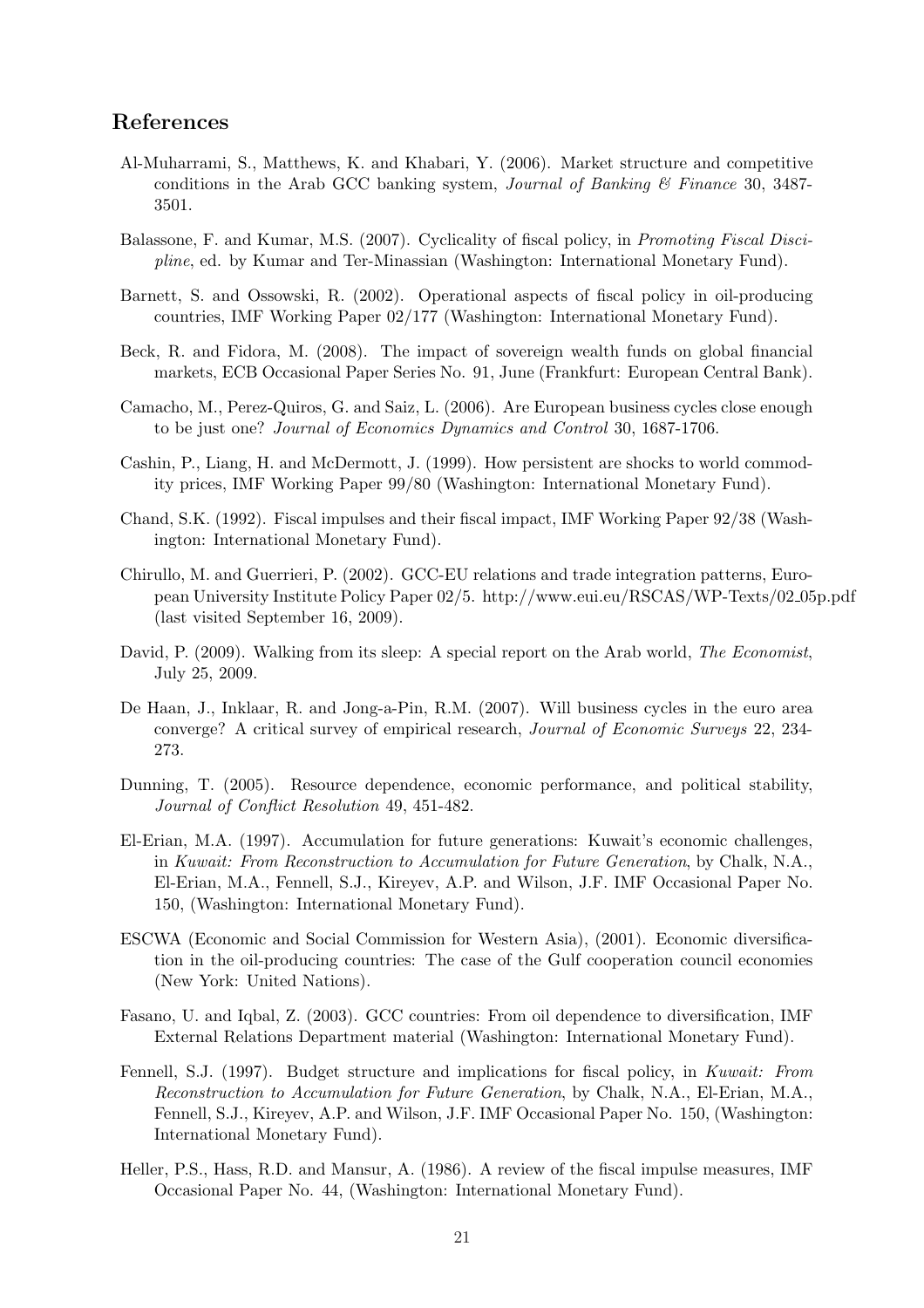- Hodrick, R.J. and Prescott, E.C. (1997). Postwar U.S. business cycles: An empirical investigation, Journal of Money, Credit, and Banking 29, 1-16.
- Husain, A.M., Tazhibayeva, K. and Ter-Martirosyan, A. (2008). Fiscal policy and economic cycles in oil-exporting countries, IMF Working Paper 08/253 (Washington: International Monetary Fund).
- International Monetary Fund (IMF). (2009). Qatar: 2008 Article IV Consultation. IMF Country Report No. 09/28.
- Institute of International Finance (IIF). (2008). Country report: Qatar. September.
- Kose, A., Otrok, C. and Prasad, E. (2008). Global business cycles: Convergence or decoupling?, NBER Working Paper 14292.
- Lane, P. and Tornell, A. (1999). The voracity effect, American Economic Review 89, 22-46.
- Malaeb, M. (2006). Diversification of the GCC economies: Analysis of the preceding debate 1993-2003, Gulf Research Center: Dubai.
- Medas, P. and Zakharova, D. (2009). A primer on fiscal analysis in oil-producing countries, IMF Working Paper 09/56 (Washington: International Monetary Fund).
- Mink, M., Jacobs, J. and de Haan, J. (2007). Measuring synchronicity and comovement of business cycles with an application to the euro area, CESifo Working Paper 2112.
- Osman, M.A., Louis, R.J. and Balli, F. (2008). Which output gap measure matters for the Arab Gulf Cooperation Council countries (AGCC): The overall GDP output gap or the non-oil Sector output gap? International Research Journal of Finance and Economics (forthcoming).
- Petersen, M.A. (2009). Estimating standard errors in finance panel data sets: Comparing approaches, Review of Financial Studies 22, 435-480.
- Qatar National Bank (QNB). (2009). Qatar Economic Review. May.
- Ramazani, R.K. (1988). The Gulf Cooperation Council: Record and Analysis, University of Virginia Press.
- Ravn, M. and Uhlig, H. (2002). On adjusting the Hodrick-Prescott filter for the frequency of observations, Review of Economics and Statistics 84, 371-375.
- SABIC (Saudi Basic Industries Corporation), (2005). Overview of the Middle East Petrochemical Industry. http://www.sabic.com/corporate/en/newsandmediarelations/speeches/20050330.aspx (last visited September 13, 2009).
- Salem-Ghanem, A.M., Al-Mahmeed, M.A., Al-Mejren, A.A., El-Sakka, M. and Paul, G. (2002). Competitiveness of banking sector in case of opening local markets to GCC banks, Al Masraf (Journal of the Union of Kuwaiti Banks) 2, 1-28.
- Scott, A. (2000). Stylized facts from output gap measures, Reserve Bank of New Zealand Discussion Paper No. 2000/07, Wellington.
- Shochat, S. (2008). The Gulf cooperation economies: Diversification and reform. LSE Kuwait Research Programme on Development, Governance and Globalization, February.
- Sturm, M. and Siegfried, N. (2005). Regional monetary integration in the member states of the Gulf Cooperation Council, ECB Occasional Paper Series No. 31, June (Frankfurt: European Central Bank).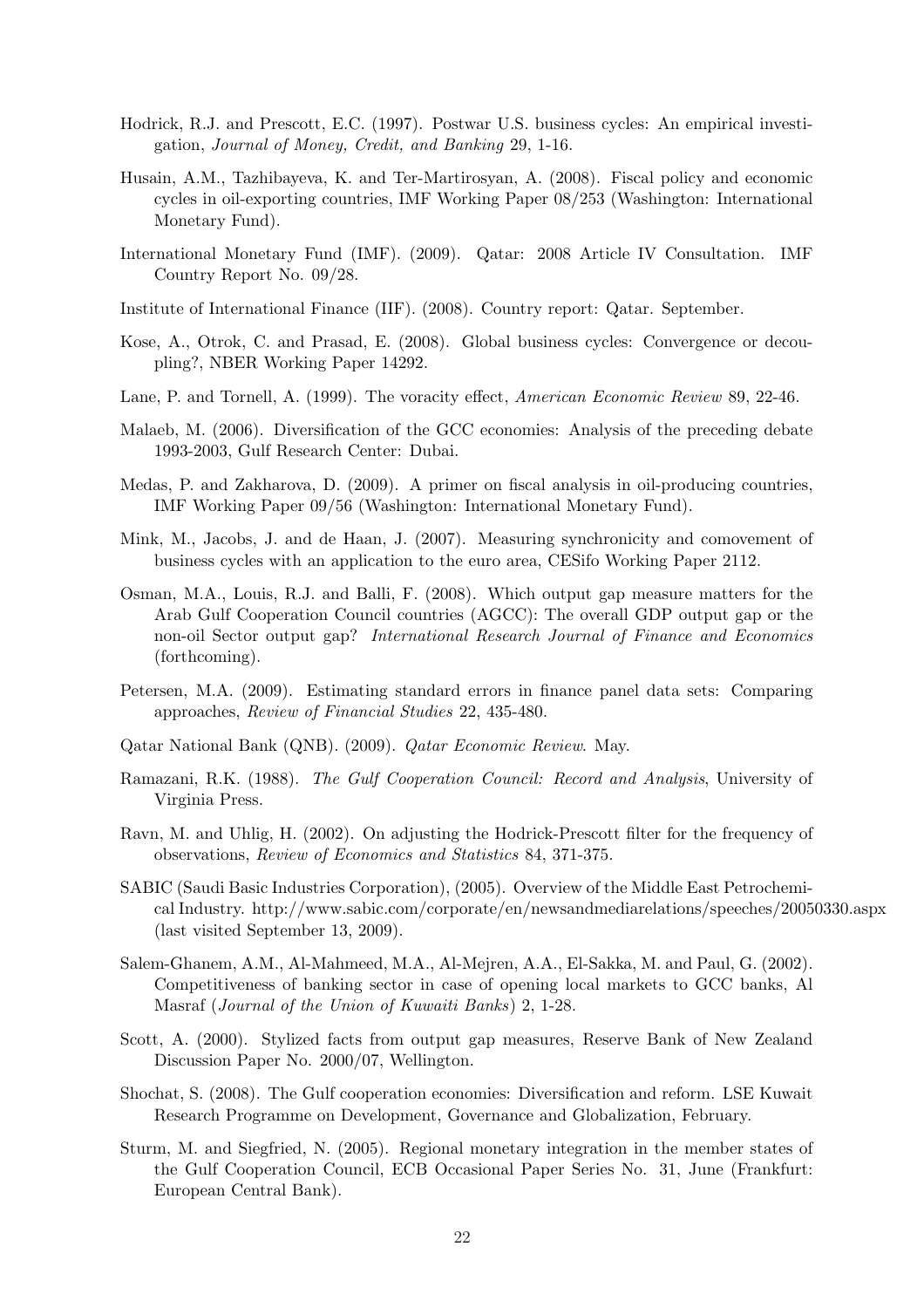- Sturm, M., Strasky, J., Adolf, P. and Peschel, D. (2008). The Gulf cooperation council countries: Economic structures, recent developments and the role in the global economy, ECB Occasional Paper Series No. 92, July (Frankfurt: European Central Bank).
- Sturm, M., Gurtner, F. and Alegre, J.G. (2009). Fiscal policy challenges in oil-exporting countries: A review of key issues, ECB Occasional Paper Series No. 104, June (Frankfurt: European Central Bank).
- Wälti, S. (2009). The myth of decoupling, Manuscript, Swiss National Bank.
- Watson, M. (2007). How accurate are real-time estimates of output trends and gaps? *Economic* Quarterly 93, 143-161. The Federal Reserve Bank of Richmond.
- Woertz, E., Pradhan, S.R., Biberovic, N.and Jingzhong, C. (2008). Potential for GCC agroinvestments in Africa and Central Asia, Gulf Research Center: Dubai.
- Wooldridge, J.M. (2002). Introductory Econometrics: A Modern Approach, Second edition, Thompson South-Western Publisher.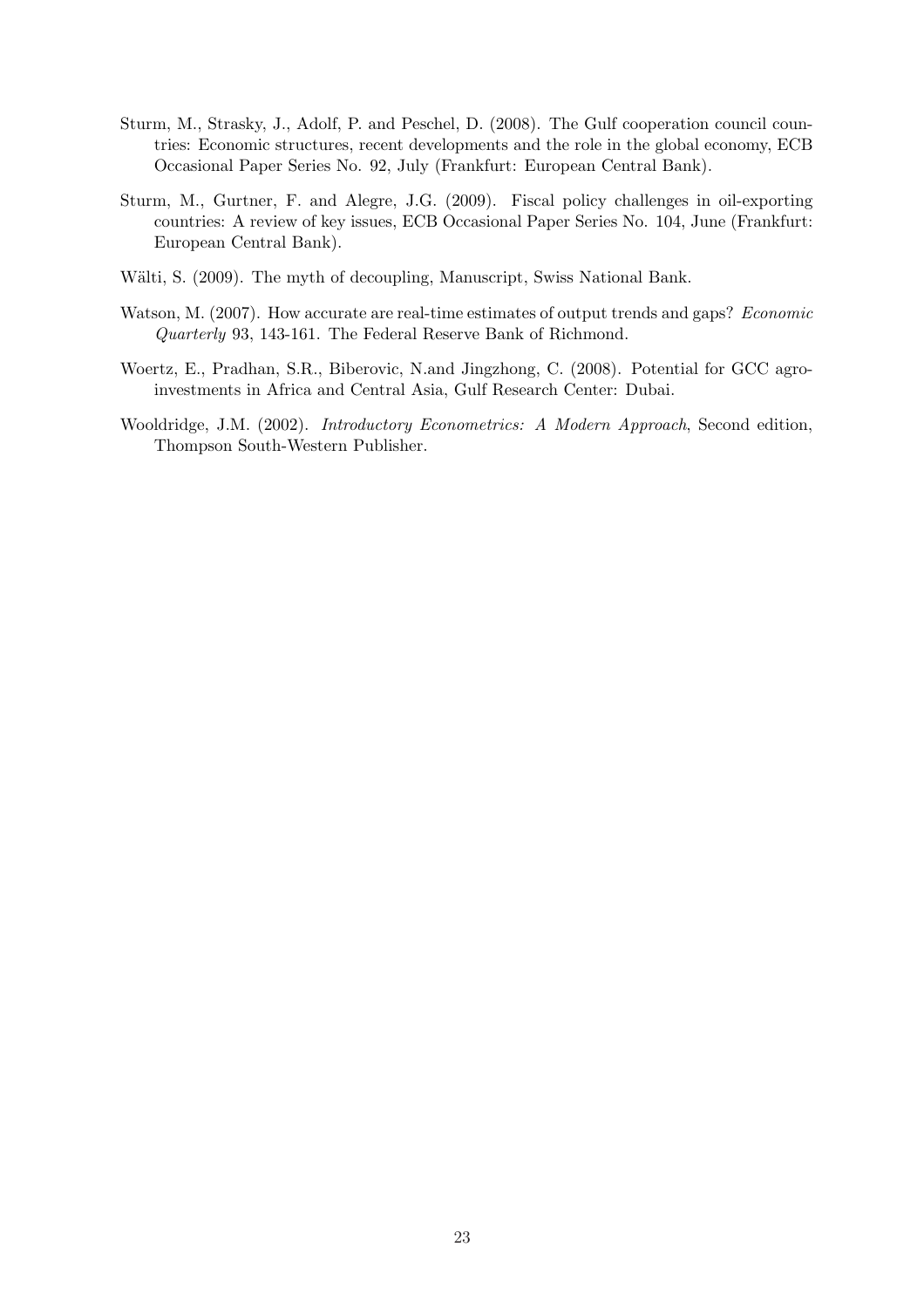

Figure 1: Synchronicity of Kuwait's non-oil GDP vis-à-vis its oil GDP

Note: Time period is 1978-2007. The synchronicity is calculated using equation  $(2)$  in the text; it lies between  $-1$  and  $+1$ . Trend denotes the long-run trend of the synchronicity measure extracted using the Hodrick-Prescott filter. The non-oil GDP is defined as the sum of all sectoral GDP listed in Table 1 plus utilities (electricity, gas, & water) and import duty and less imputed bank service charge.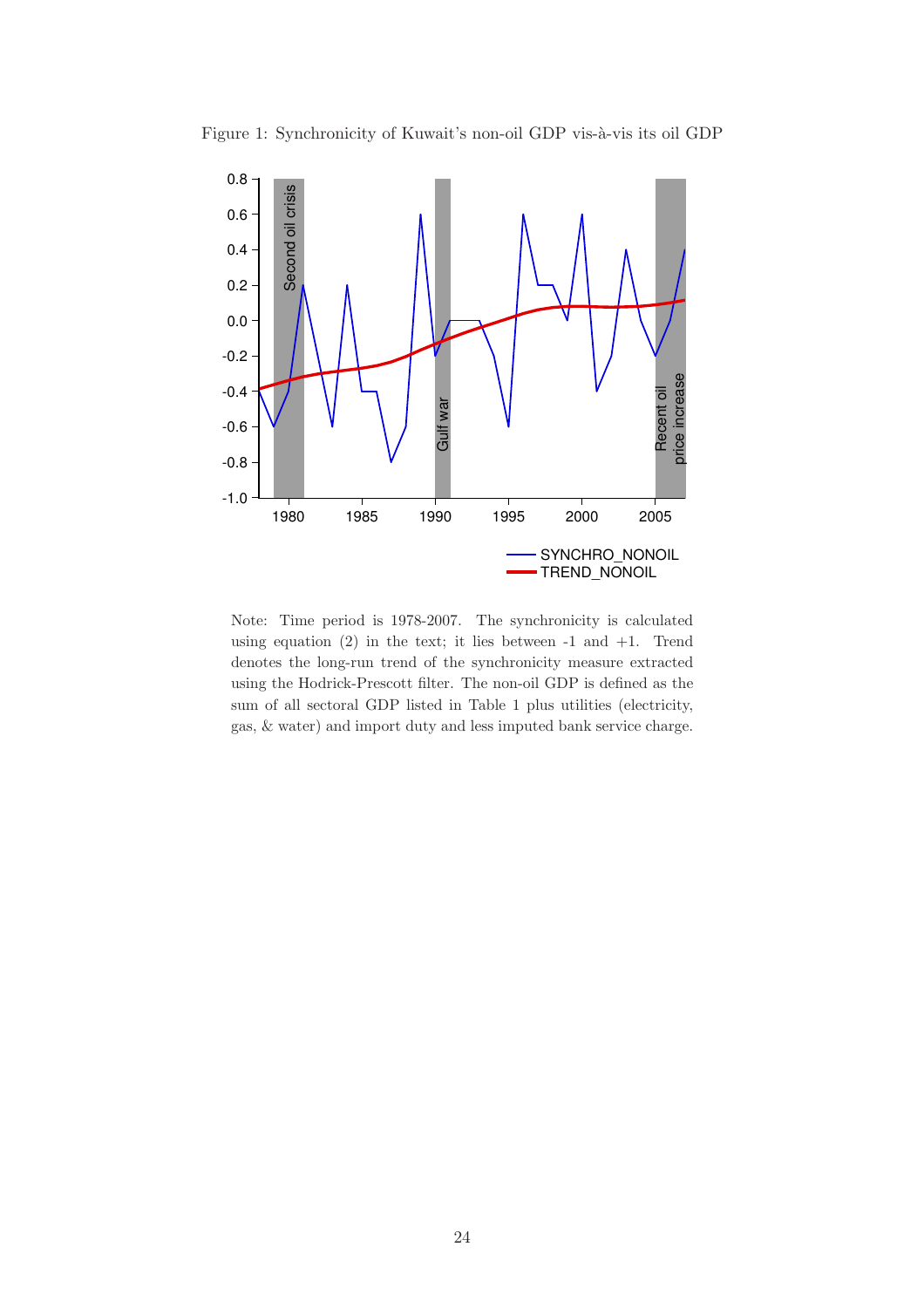



Note: Time period is 1980-2006. The synchronicity is calculated using equation  $(2)$  in the text; it lies between  $-1$  and  $+1$ . Trend denotes the long-run trend of the synchronicity measure extracted using the Hodrick-Prescott filter. The non-oil GDP is defined as the sum of all sectoral GDP listed in Table 1 plus utilities (electricity, gas, & water) and import duty and less imputed bank service charge.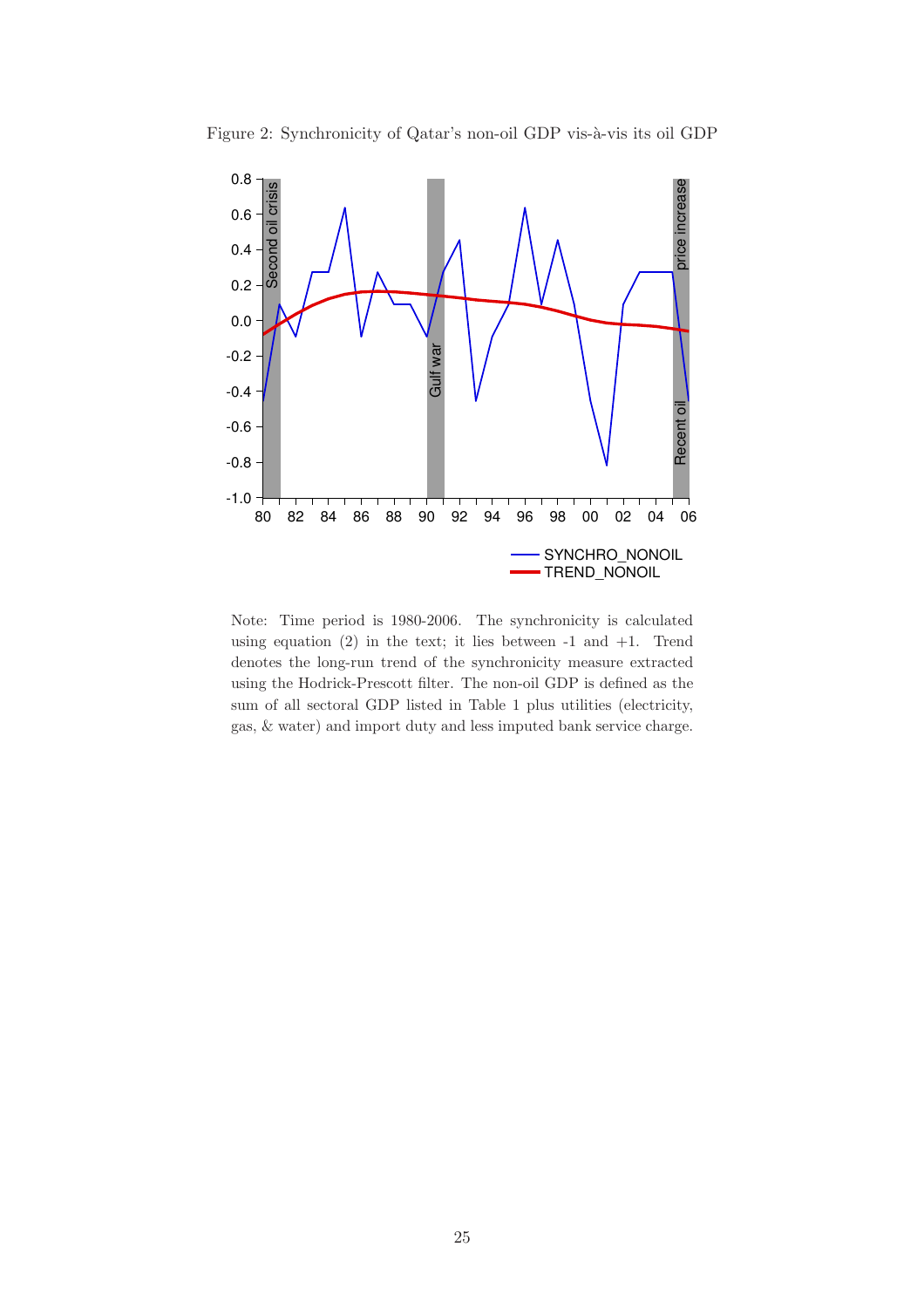



Note: Time period is 1968-2008. The synchronicity is calculated using equation  $(2)$  in the text; it lies between  $-1$  and  $+1$ . Trend denotes the long-run trend of the synchronicity measure extracted using the Hodrick-Prescott filter. The non-oil GDP is defined as the sum of all sectoral GDP listed in Table 1 plus utilities (electricity, gas, & water) and import duty and less imputed bank service charge.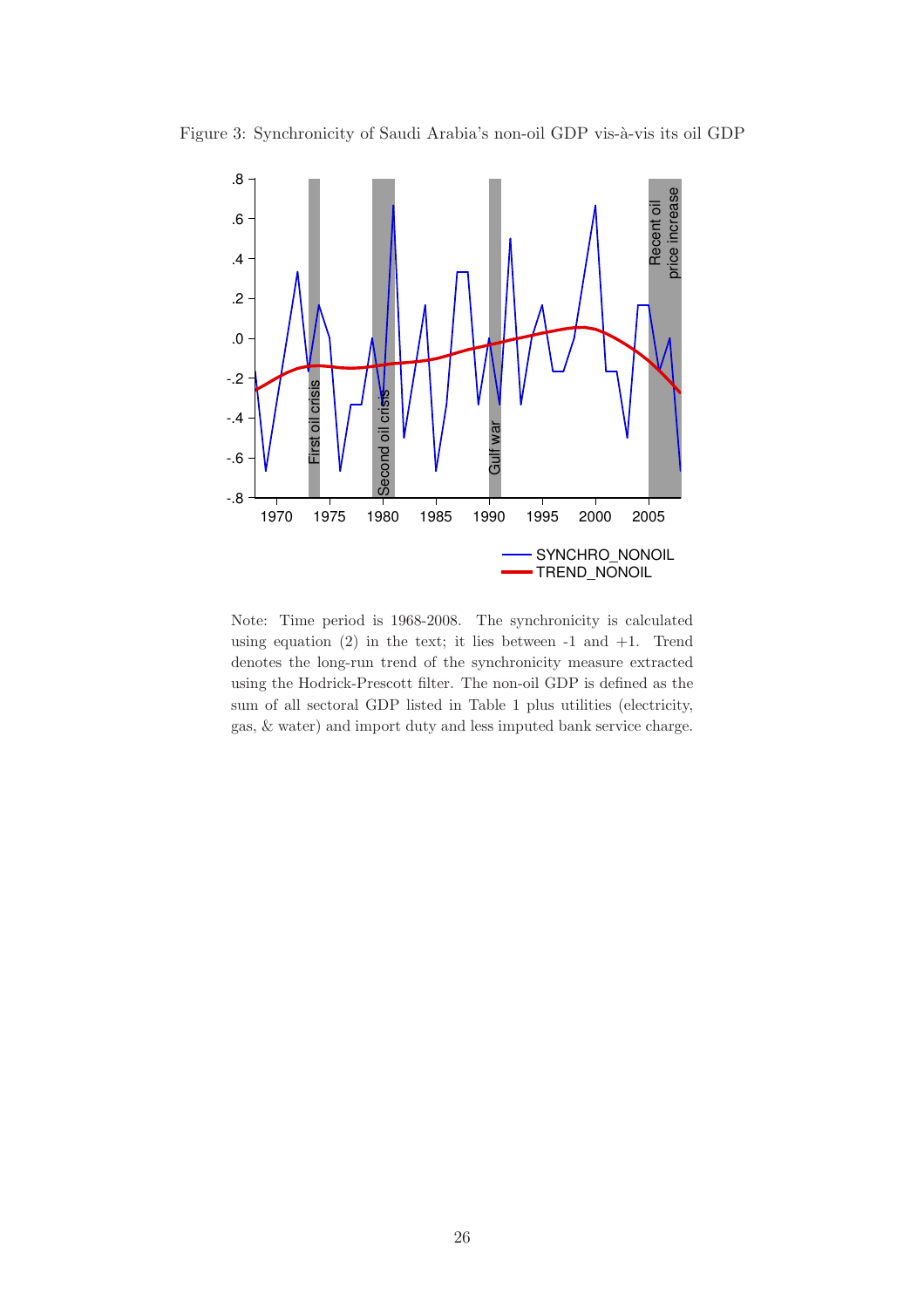1.2 1.2 1.2 0.8 0.8 0.8 0.4 0.4 0.4  $0.0$ 0.0 0.0 -0.4 -0.4 -0.4 -0.8  $-0.8$ -0.8 -1.2 -1.2 -1.2 1980 1985 1990 1995 2000 2005 1980 1985 1990 1995 2000 2005 1980 1985 1990 1995 2000 2005 SYNCHRO\_AGRI TREND\_AGRI SYNCHRO\_MANUFACTURE TREND\_MANUFACTURE SYNCHRO\_FINANCE TREND\_FINANCE Ξ 1.2 1.2 1.2  $0.8$ 0.8 0.8 0.4 0.4 0.4 0.0 0.0 0.0 -0.4 -0.4 -0.4  $-0.8$ -0.8 -0.8 -1.2 -1.2 -1.2 1980 1985 1990 1995 2000 2005 1980 1985 1990 1995 2000 2005 1980 1985 1990 1995 2000 2005 SYNCHRO\_RESTATE TREND\_RESTATE SYNCHRO\_CONSTRUCTION TREND\_CONSTRUCTION SYNCHRO\_TRADING TREND\_TRADING 1.2 1.2 0.8 0.8 0.4 0.4 0.0 0.0 -0.4 -0.4 -0.8 -0.8 -1.2 -1.2 1980 1985 1990 1995 2000 2005 1980 1985 1990 1995 2000 2005 SYNCHRO\_SOCIALSERV SYNCHRO\_TRANSPORT TREND\_TRANSPORT TREND\_SOCIALSERV

Figure 4: Synchronicity by sector: Kuwait

Note: Time period is 1978-2007. The synchronicity is calculated using equation (1) in the text; it lies between -1 and +1. Trend denotes the long-run trend of the synchronicity measure extracted using the Hodrick-Prescott filter. See Table 1 for the list of economic sectors.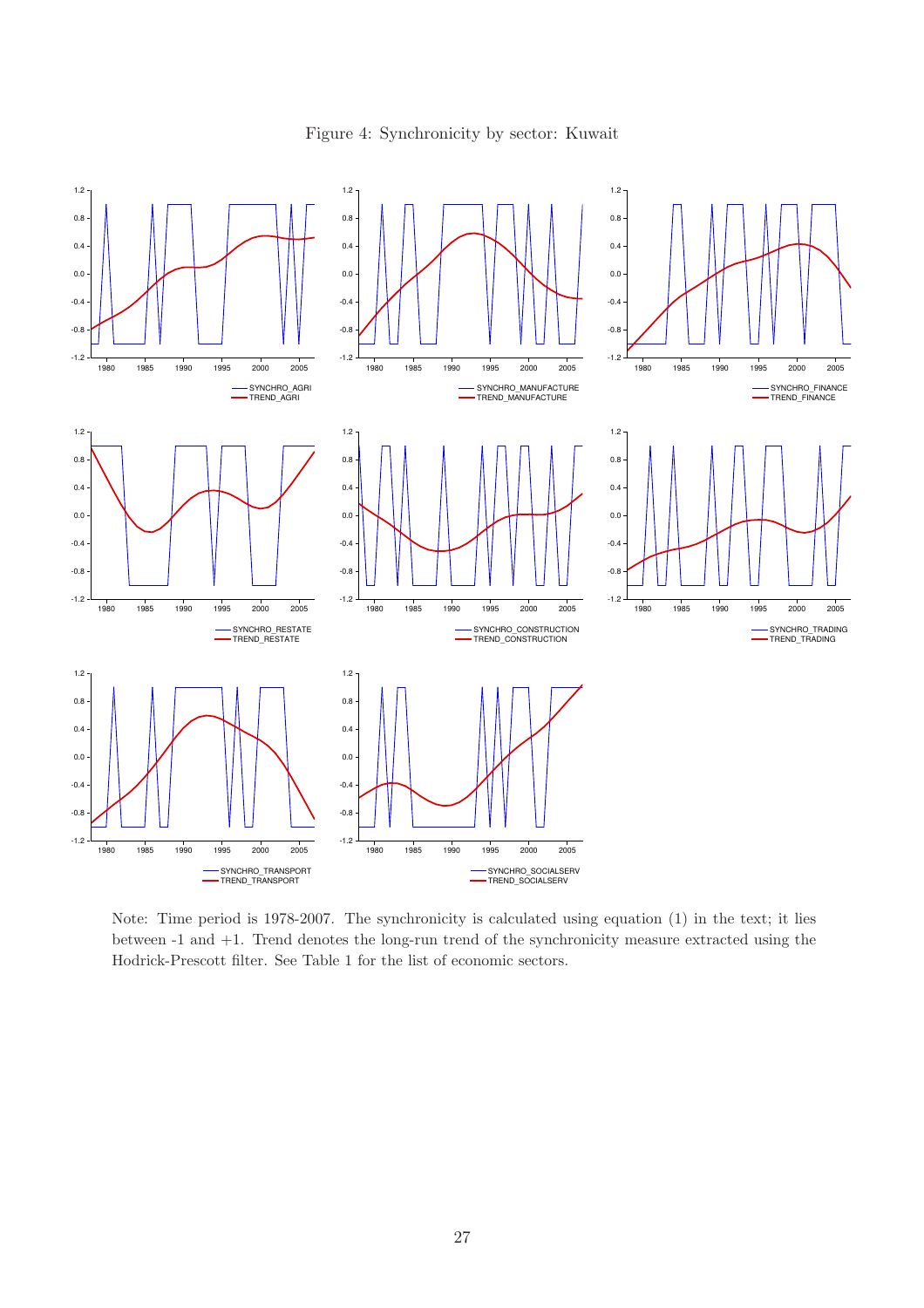Figure 5: Synchronicity by sector: Qatar



Note: Time period is 1980-2006. The synchronicity is calculated using equation (1) in the text; it lies between -1 and +1. Trend denotes the long-run trend of the synchronicity measure extracted using the Hodrick-Prescott filter. See Table 1 for the list of economic sectors.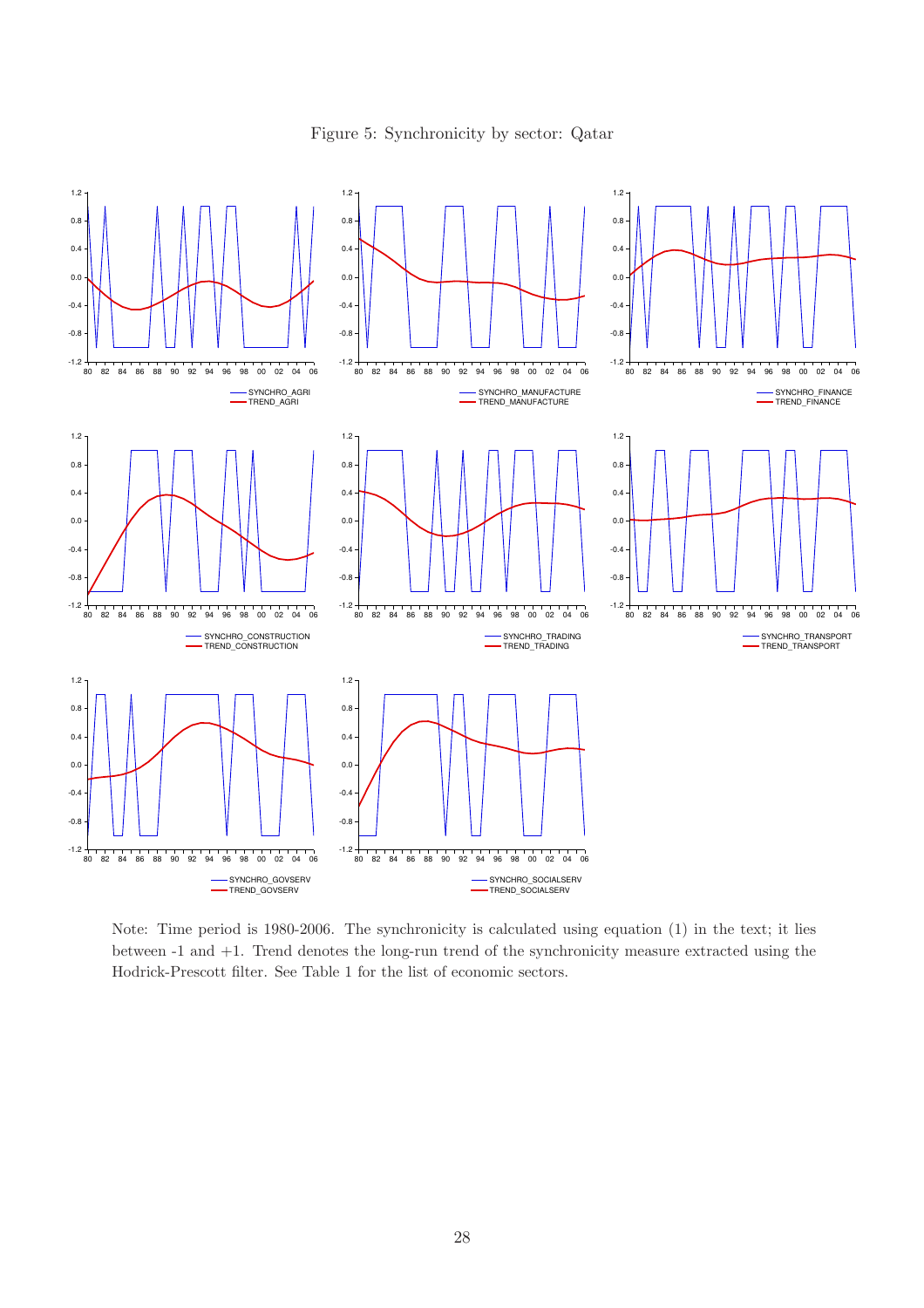

Figure 6: Synchronicity by sector: Saudi Arabia

Note: Time period is 1968-2008. The synchronicity is calculated using equation (1) in the text; it lies between -1 and +1. Trend denotes the long-run trend of the synchronicity measure extracted using the Hodrick-Prescott filter. See Table 1 for the list of economic sectors.